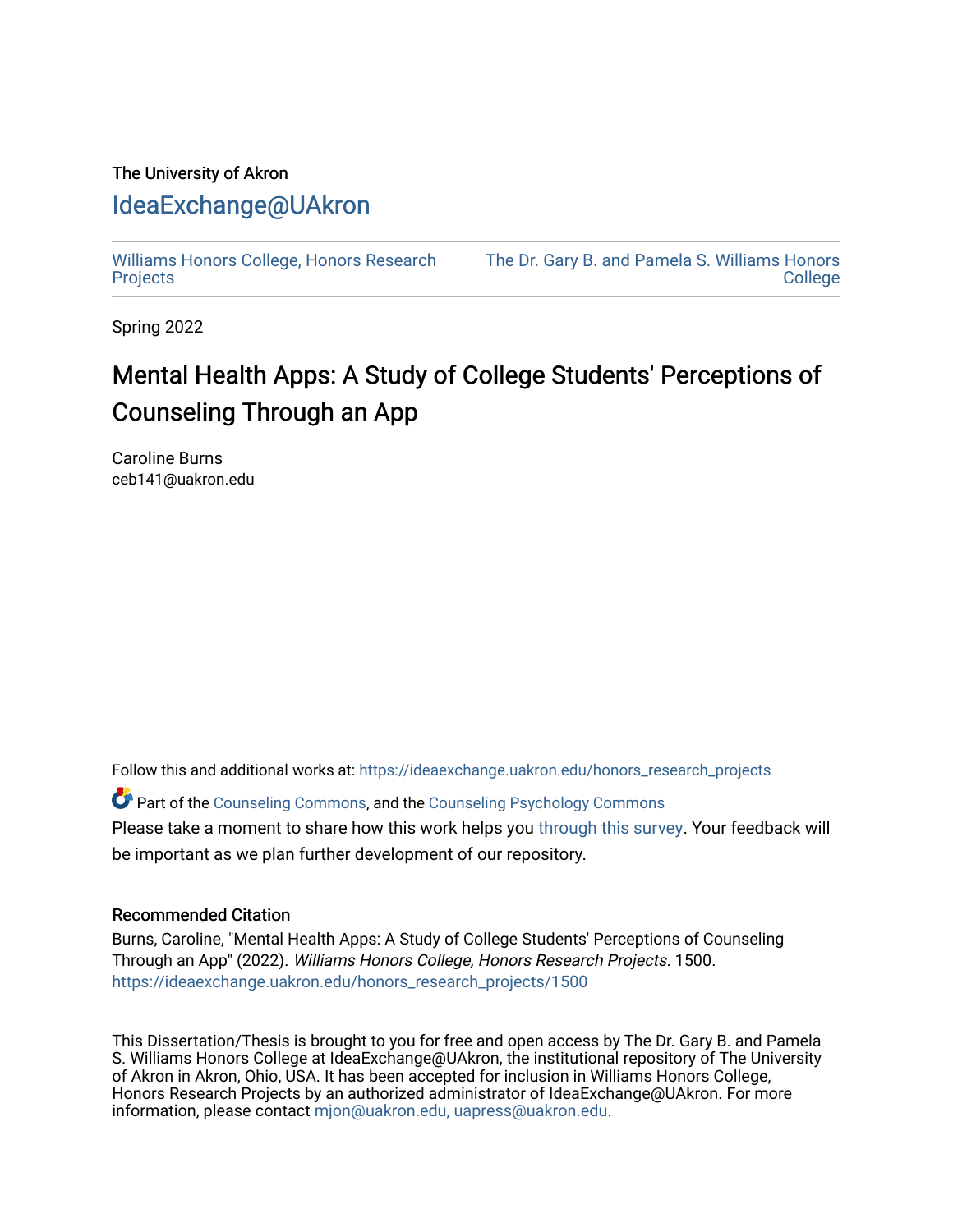Mental Health Apps: A Study of College Students' Perceptions of Counseling Through an App

Honors Project Final Paper

Caroline Burns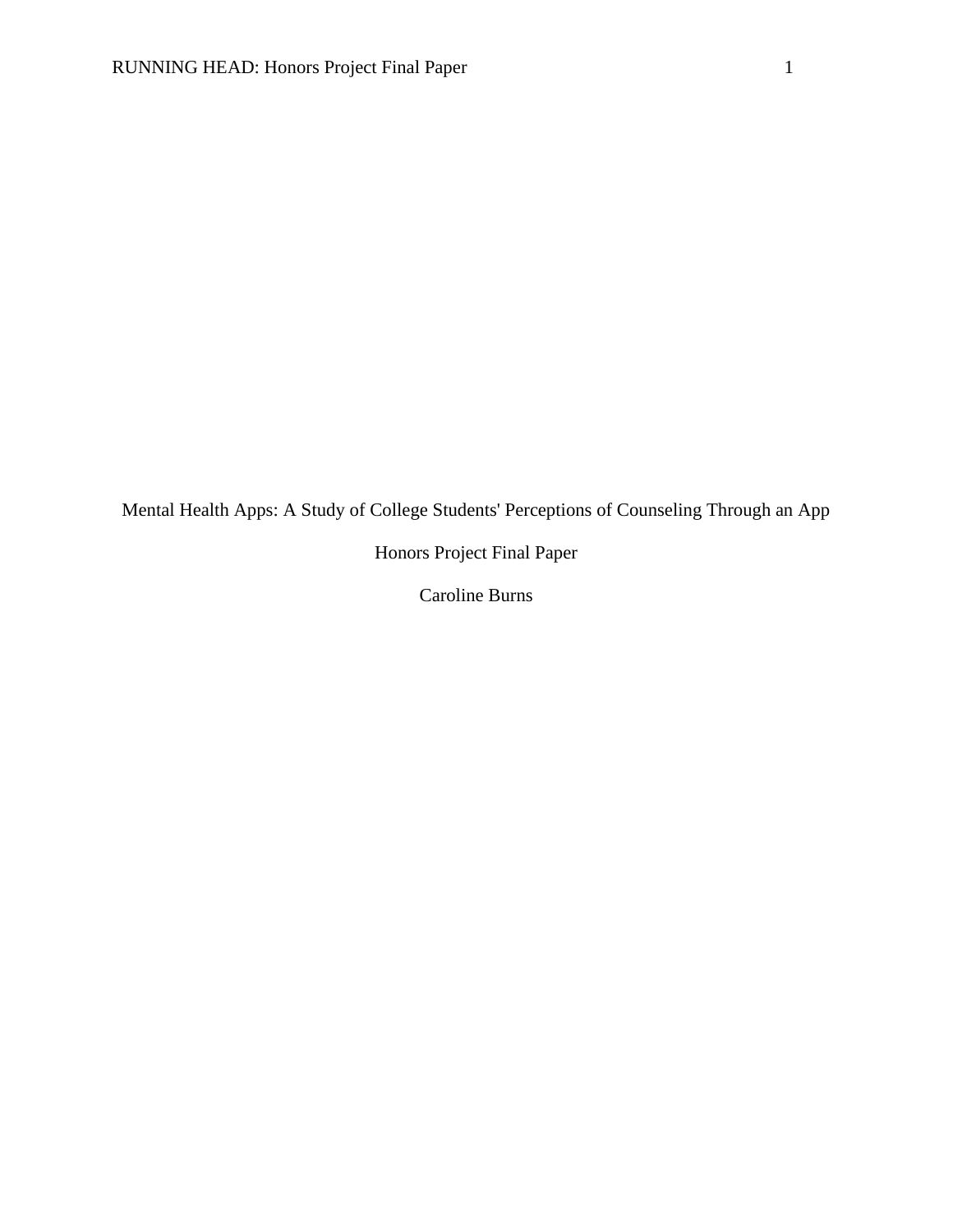#### **LITERATURE REVIEW**

#### College stress levels during pandemic

The mental health of college students, especially during the recent pandemic that caused great upheaval and disruption to the usual life demands, has always been reported to be low, with numerous students suffering from stress, anxiety, or depression. In one study (Wang et al., 2020), researchers sought to find the current statistics of all college students who suffered from depression and anxiety in the United States and if those students felt like their mental health had worsened during the pandemic. Using two standardized psychological assessments of depression and anxiety, (The Patient Health Questionnaire-9, the General Anxiety Disorder-7), distributed to students at Texas A&M University, the researchers showed that out of all the students who participated in the study (N=2031), 71.26% (*n*=1443) stated that they thought their depression and anxiety had increased during the pandemic. The researchers also found that 48.14 % of students had moderate to severe levels of depression and anxiety.

In a similar study conducted by some of the same researchers (Son et al. 2020), possible sources for the sharp increase in stress reported during the pandemic were identified through interviews with college students across the country. Some stressors identified were worry over academic performance due to the shift to online school, fear for themselves and their loved ones, concentration problems, trouble sleeping due to excessive worry, the general uncertainty surrounding the pandemic, and reduced social interaction with peers and educators.

Another round of research, conducted at the beginning of the pandemic in April and halfway through the summer of 2020 at the height of mask restrictions and stay-at-home orders, studied general levels of stress and anxiety in college students as well as the inequalities in stress levels between different genders, races, social classes, and sexualities (Hoyt et al., 2021). Along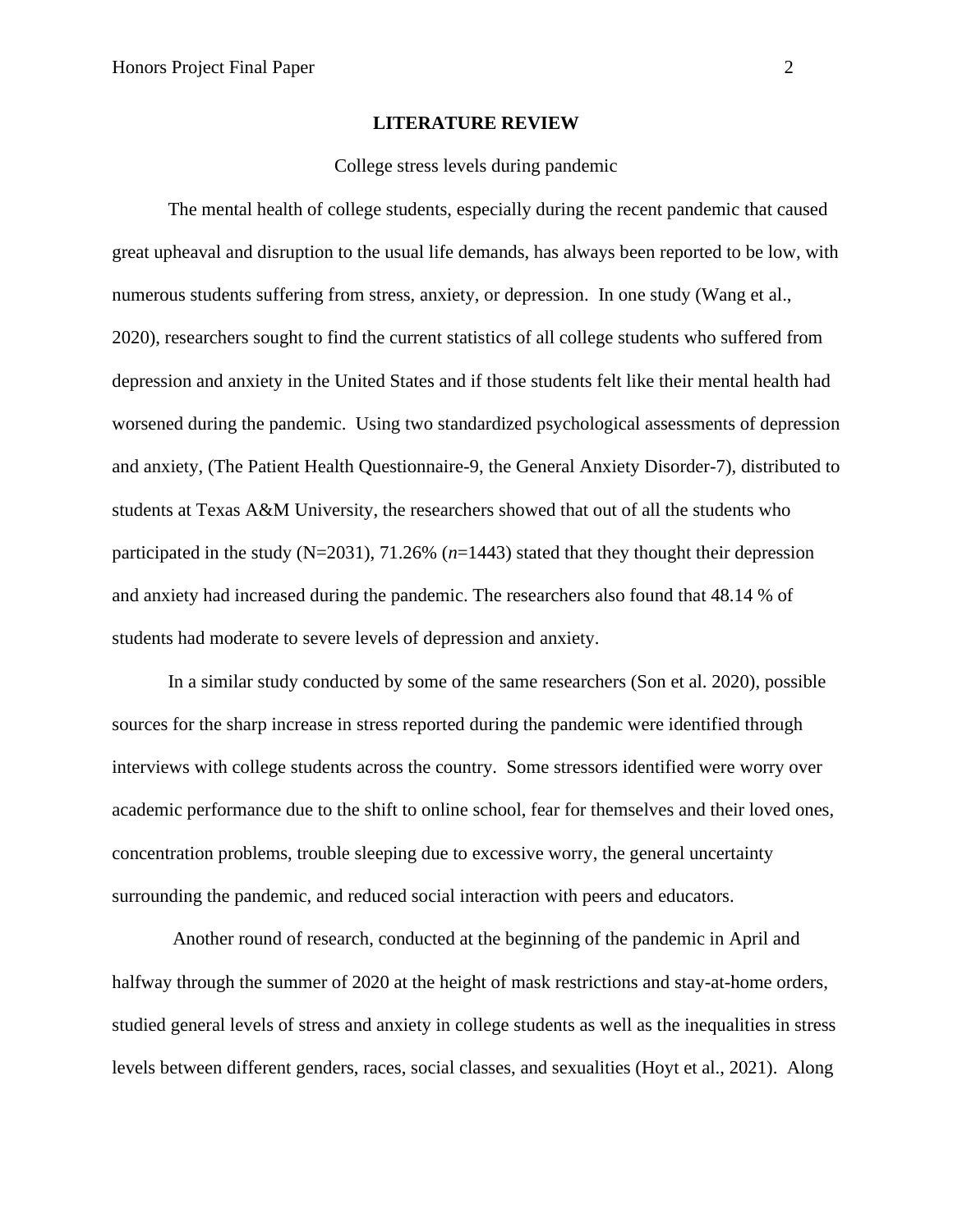with a predicted increase in mental health issues for the college students who participated (N=707), the researchers also found significant differences between the levels of anxiety and stress experienced by men and women (women reported higher stress levels than men), between heterosexual and queer students (sexual minority students reported higher stress levels than heterosexual students), and household incomes (students from lower income households reported higher levels of stress than students from high-income households).

Yet another study, conducted in 2020, gathered data on French college students stress levels during the COVID-19 pandemic, but focused their research on the mental health effects of the mandatory confinement in their country (Husky et al., 2020). These researchers found, similar to results from the United States studies mentioned above, that the students reported feeling increased levels of stress from life due to the pandemic (61.6%). However, they noted that there was a considerable difference between the students who chose to move home for the confinement period and those who chose to not move home. Specifically, 71.6% of the students who stayed in their university apartments/living situations reported higher levels of stress while, although still a high percentage, 50.5% of the students who moved back home reported higher levels of stress.

Many college students seek mental health counseling to deal with the usual stressors and challenges that come with higher education in general. One study, conducted in 2018 with over 26,000 students aged 18 or older, spanning 40 universities across the United States, sought to find statistics regarding students' use of the following different mental health counseling methods: campus counseling services, personal counselors, personal psychiatrists, medical providers, and religious figures. The researchers found that 20.3% of the college students interviewed utilized counseling services on campus, 41.2% saw personal counselors outside of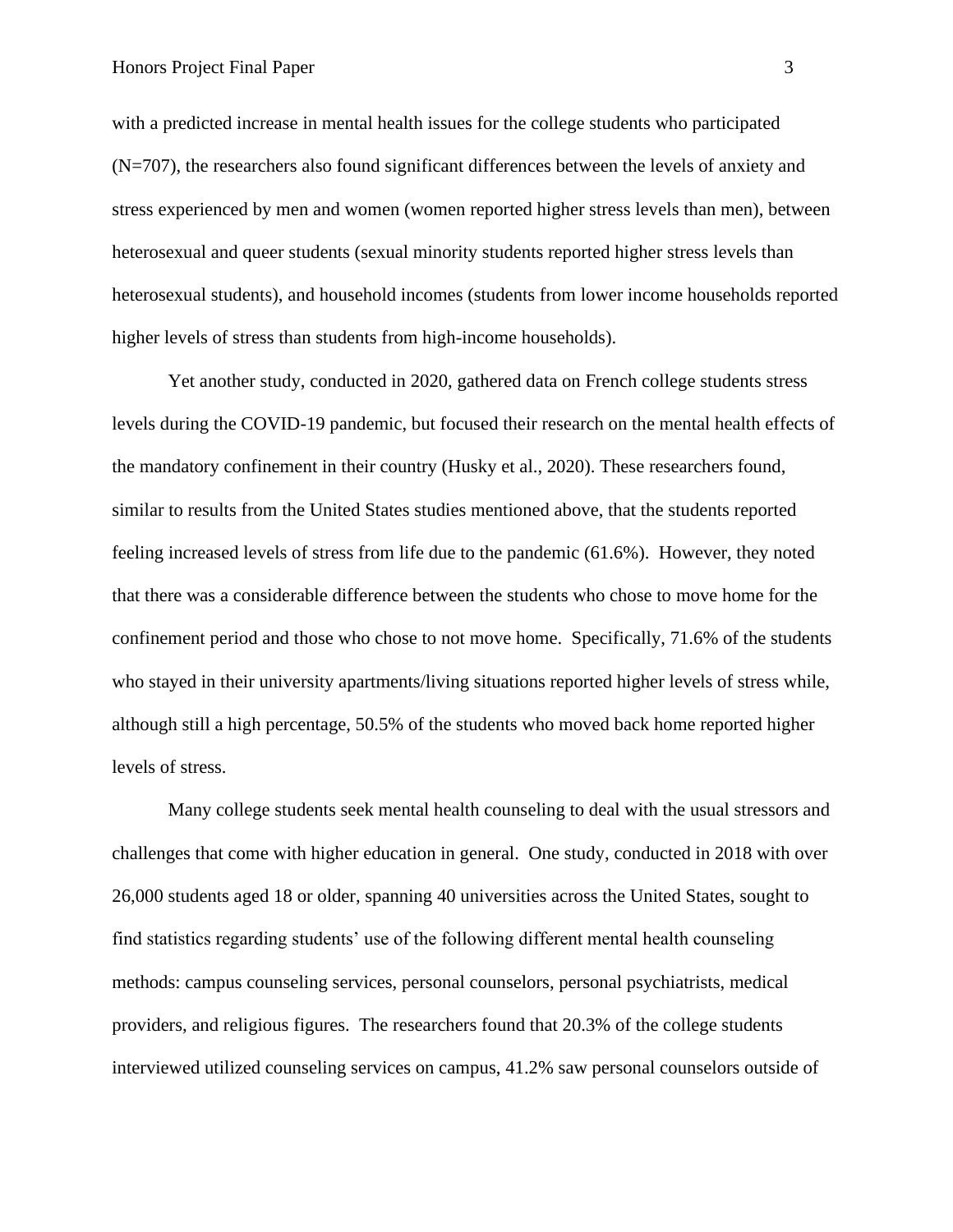campus, 15.8% saw personal psychiatrists, 17% received counseling from an outside medical provider, and 6.4% consulted with a religious figure (Statista, 2019). With the shutdown of many of these different counseling providers during the COVID-19 pandemic, college students had to seek different means of mental health help when they were cut-off from the usual face-toface counseling.

One alternative method to face-to-face counseling that rose in popularity during the pandemic was mental health apps (MHAs). A mental health app can be defined as a smartphone app that provides methods for improving and tracking mental health conditions (Kern et al., 2018). Some examples of commonly used MHAs are HeadSpace, Calm, talkspace, and BetterHelp. Interestingly, MHAs have been used and studied previous to this pandemic. According to research released in 2017 regarding the theoretical and practical uses of MHAs, these applications could be very beneficial for those seeking mental health counseling, especially since two-thirds of Americans own a cellphone or another similar device, and using an app can combat the social stigma of going to a clinical counseling center for therapy (Van Amerigen et al., 2017). However, according to the researchers, there is considerable discontent between certain aspects that contribute to the development and distribution of MHAs, such as the app creators, the mental health community, and health care officials.

In an earlier study (Kenny et al., 2014), 34 teenagers (aged 15-16) were asked to use a therapeutic app prototype and describe any important factors they thought were important for the app to have. Some concerns the participants identified with the prototype were as follows: accessibility, safety, functionality, social interaction, engagement, gender, awareness, and young people in control. All of these concerns were cited as either missing or severely lacking in the prototype. Although the general reception of the prototype was positive, the researchers found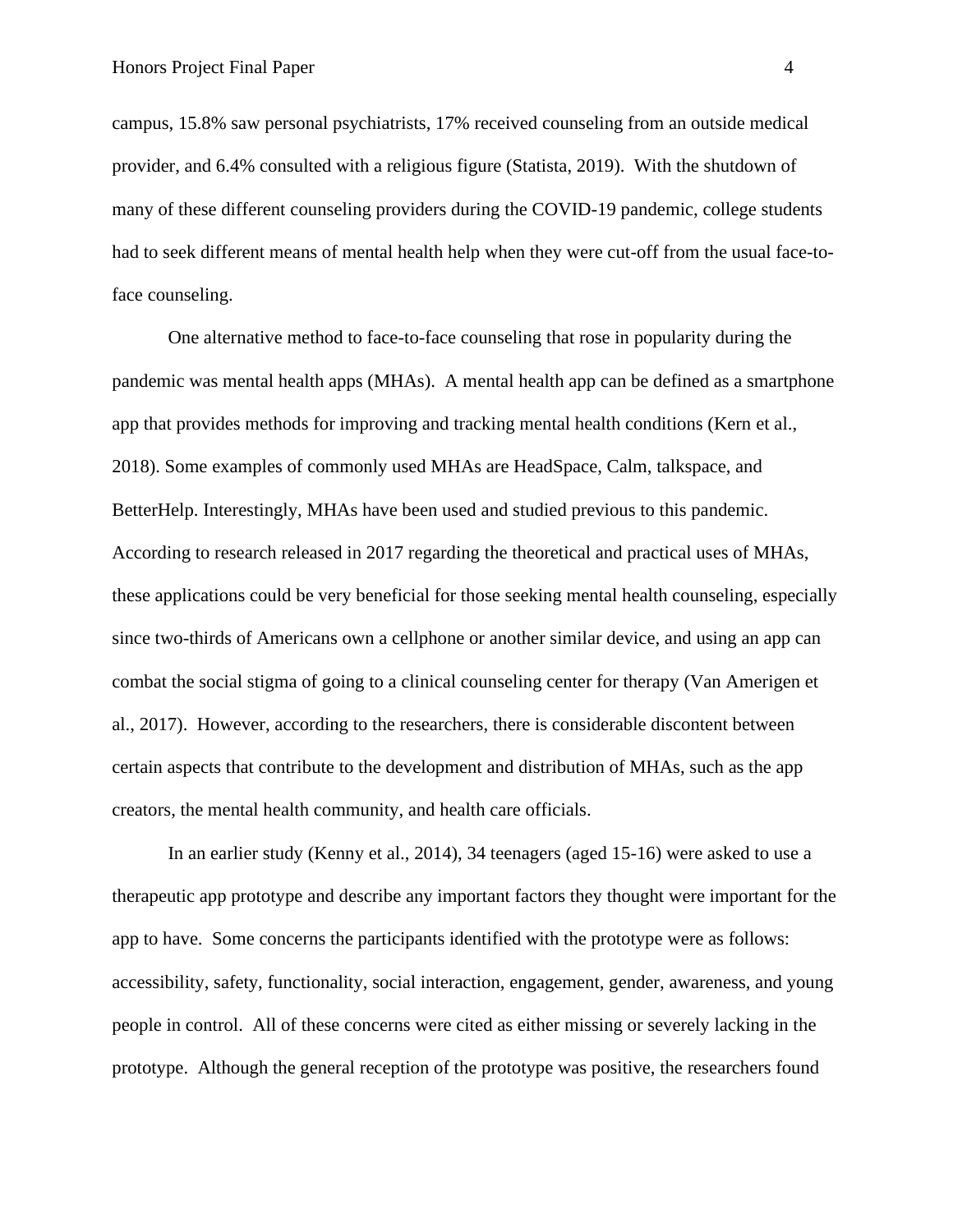that the participants were most frequently concerned about the safety aspects (such as privacy and security), engaging graphics, and overall functionality of the prototype.

Another study, which focused more on the use of cognitive behavioral therapy for depression through an app format and had the user reviews the therapeutic app platform, yielded similar results (Stawarz et al., 2018). The researchers gathered the reviews of 1,287 therapeutic app users (both patients and health professionals) and compiled their concerns and interests from their experiences. They found that, similar to the Kenny et al. study (2014), the overall experience of using a therapeutic app was positive, with participants noting that the apps were helpful for both replacing face-to-face counseling and for quick sessions or relaxation breaks between actual counseling appointments. The participants also left positive reviews for the "hands-on" function of the apps, which essentially meant that the participants felt like they had more control over their mental health because they were the ones actively using the apps to improve their mental health. The concerns listed by the participants fell along the same lines as the Kenny et al. (2014) study; participants expressed concerns for the privacy, security, and unsupervised aspects of the MHAs, along with engagement and trust between the app creators, the health care officials, and the patients. The trust placed in app creators to provide adequate mental health care, especially, was noted as important because the app didn't involve face-toface interaction, so the patients had to rely on what the therapeutic app was offering them as solutions without the guidance or reassurance of an actual mental health care provider.

Along with trying to appeal to the younger generations and incorporate their suggestions into their products, the opinions from the health care officials who would either be working with the MHAs or recommending them to clients were also of great importance to the therapeutic app developers. Researchers Ariana Kerst, [Jürgen Zielasek](https://link.springer.com/article/10.1007/s00406-018-0974-3#auth-J_rgen-Zielasek) and [Wolfgang Gaebel](https://link.springer.com/article/10.1007/s00406-018-0974-3#auth-Wolfgang-Gaebel) sought to learn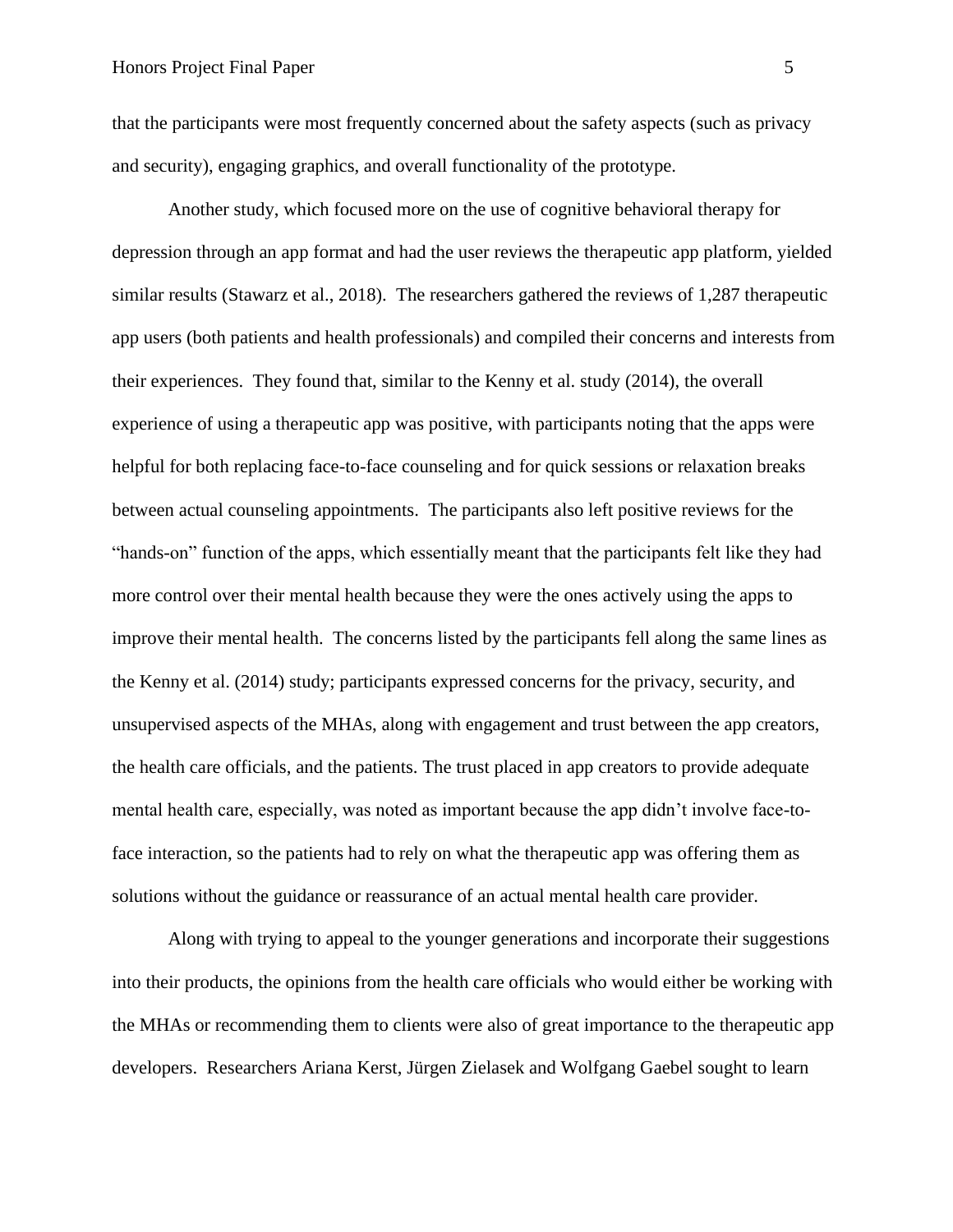what health care professionals thought of MHAs as a tool to help their clients battle depression (Kerst et al., 2020). They interviewed 72 health care officials, ranging in job specifications in the mental health field, and asked them 25 questions about different aspects of MHAs, such as current attitudes towards app use in their particular field, the demographics of the respondents, and the overall technological functionality of the app, along with including several concerns that facilitators raised about MHAs focused on depression for the participants to rate in order of importance. The researchers found that, while the participants were open to the idea of using MHAs for depression treatment, in practicality many did not support their use. To elaborate, of the 72 mental health professionals surveyed, 23 (40.3%) participants indicated that they would be interested in using MHAs, but only 12 (21.1%) stated that they had used MHAs in their clinical setting. This difference in percentages can be attributed generally to the basic human nature of avoidance of novel ideas or specifically to the concerns rated as the biggest issues to fix for MHAs by the participants: limited security and privacy, little to no therapist contact with client, and limited patient sustainability. At the same times, the aspects that the facilitators rated as the most beneficial in therapeutic app usage were as follows: increased patient outreach, easy access, and increased hours of operation. These observations were similar to the results of Kenny et al.'s 2014 study, when they noted that the overall reaction to using MHAs in a clinical practice setting was positive, but safety concerns were prominent issues to be resolved.

#### **College students and MHAs**

 As mentioned previously, many college students lost direct access to their counseling support once the COVID-19 pandemic hit due to the shut-down of many face-to-face health services. To combat this sudden loss of support, students may have created new methods of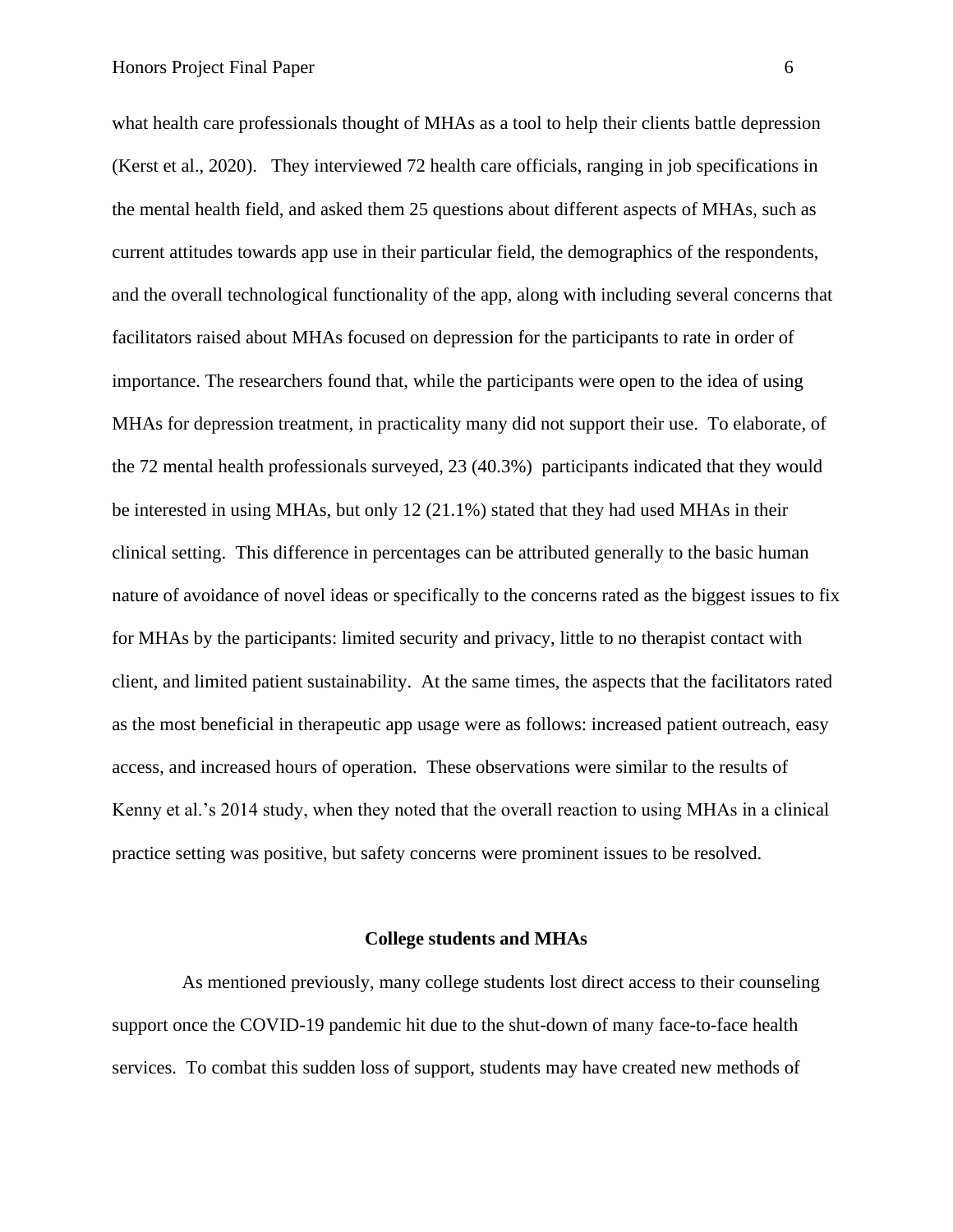counseling that were COVID-19 safe. Interestingly, little is known about the specifics of coping strategies that college students created during the pandemic.

 One study covered the basics of what students were doing to cope with the mental effects of the COVID-19 pandemic (Logel et al., 2021). In this study, researchers asked students (N=527) from the University of Toronto to describe how they had been dealing with the effects of the pandemic and the loss of face-to-face (or in-person) counseling services. They found that 45% of the student participants gravitated towards the upkeep of social connections (either with friends, family, teachers, etc.), establishing a consistent routine, and attempting new activities to combat their higher levels of stress.

Another novel method of coping that many college students gravitated towards was MHAs. Therapeutic app usage by college students has been studied prior to the pandemic, although the percentage of students who sought counseling from these apps was very low. For instance, Kern et al., (2018) found that, although 26.1% of their 741 participants indicated through their questionnaire that they were interested in using MHAs, only 7.3% had used it before. This lack of usage could be due to a number of issues that many college students have with MHAs. In concordance with articles listed above, college students took issue with the lack of privacy and security that these apps exhibit (Melcher & Torous, 2020). Psychologists Jennifer Melcher and Dr. John Torous conducted a study in 2020 to see if college counseling centers that offered MHAs to their students as a COVID-19 safe counseling option were actually suggesting MHAs that were safe for their students. What they found was that 39% of the apps reviewed did not have privacy features, something that has been repeatedly mentioned across recent literature as a major concern. Also of concern, these researchers noted that 44% of the apps had not been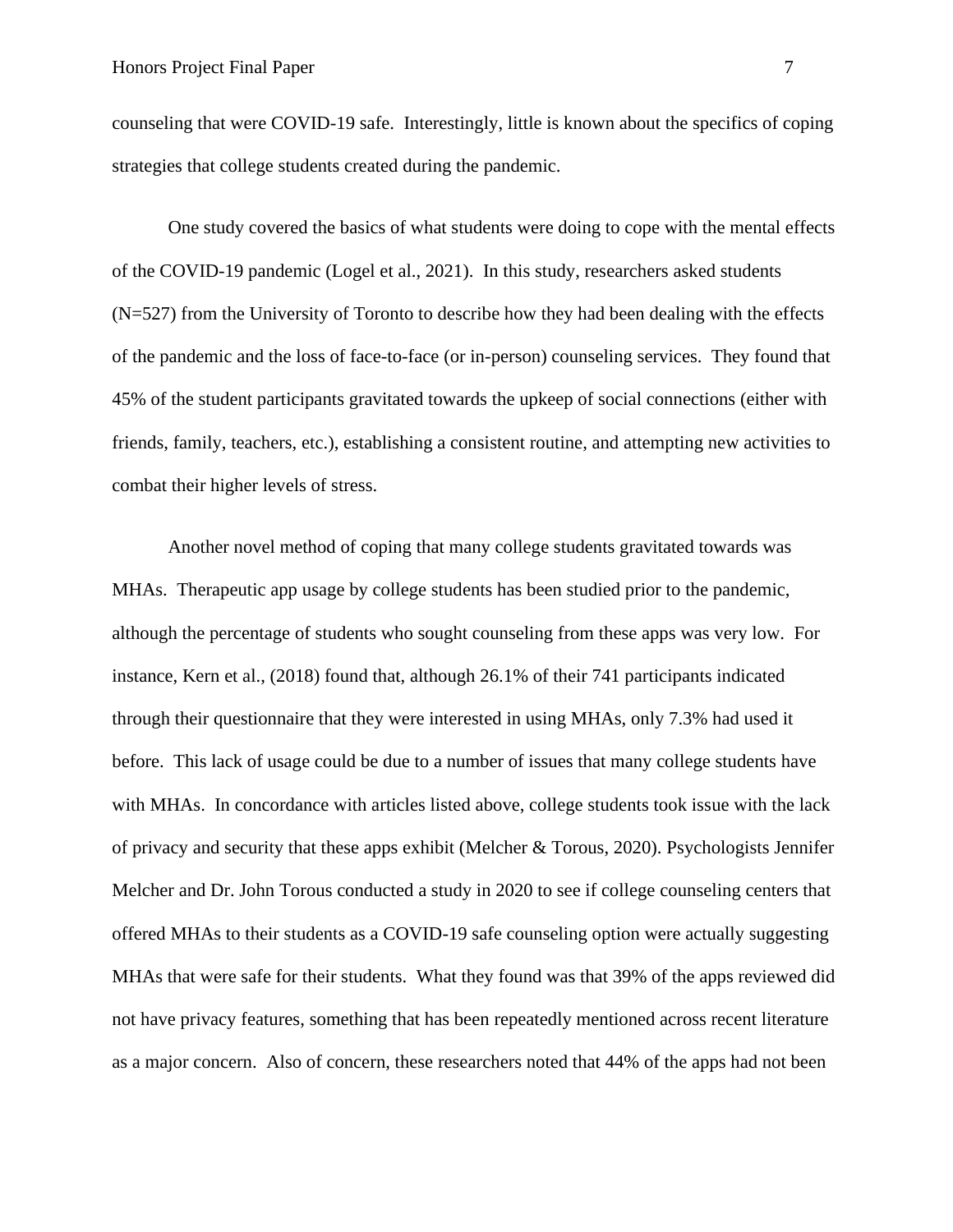updated by the developer in over 6 months and 28% were no longer available for downloading by the students.

Despite these concerns, college students are interested in the idea of using MHAs in place of in-person counseling (Hadler et al., 2021.). Along the same lines as Kerst et al.'s study, Hadler et al. found that students appreciated the easy access to counseling services and the extended hours of availability that the MHAs offered. More specifically, the review of past literature found that students used MHAs for the accessibility, helpfulness, and convenience, along with the COVID-19 safety this medium between clients and therapists presented.

Based on all the present information on MHAs gathered from the literature review, the purpose of the current study was to gather additional data on college students' current perceptions of MHAs and to see if any of the issues listed in the literature review resonate with the participants. The current study also expanded on the current literature on college students' perceptions of MHAs, applying a previously developed questionnaire to a new college setting.

#### Methodology

The survey in the current study will be the same survey used in the 2018 study "MHAs in a college setting: openness, usage, and attitudes" by Drs. Adam Kern, Victor Hong, Joyce Song, Sarah Ketchen Lipson, and Daniel Eisenberg. Permission to use this instrument was granted by Drs. Daniel Eisenberg and Victor Hong on January 20, 2022. The demographic questions were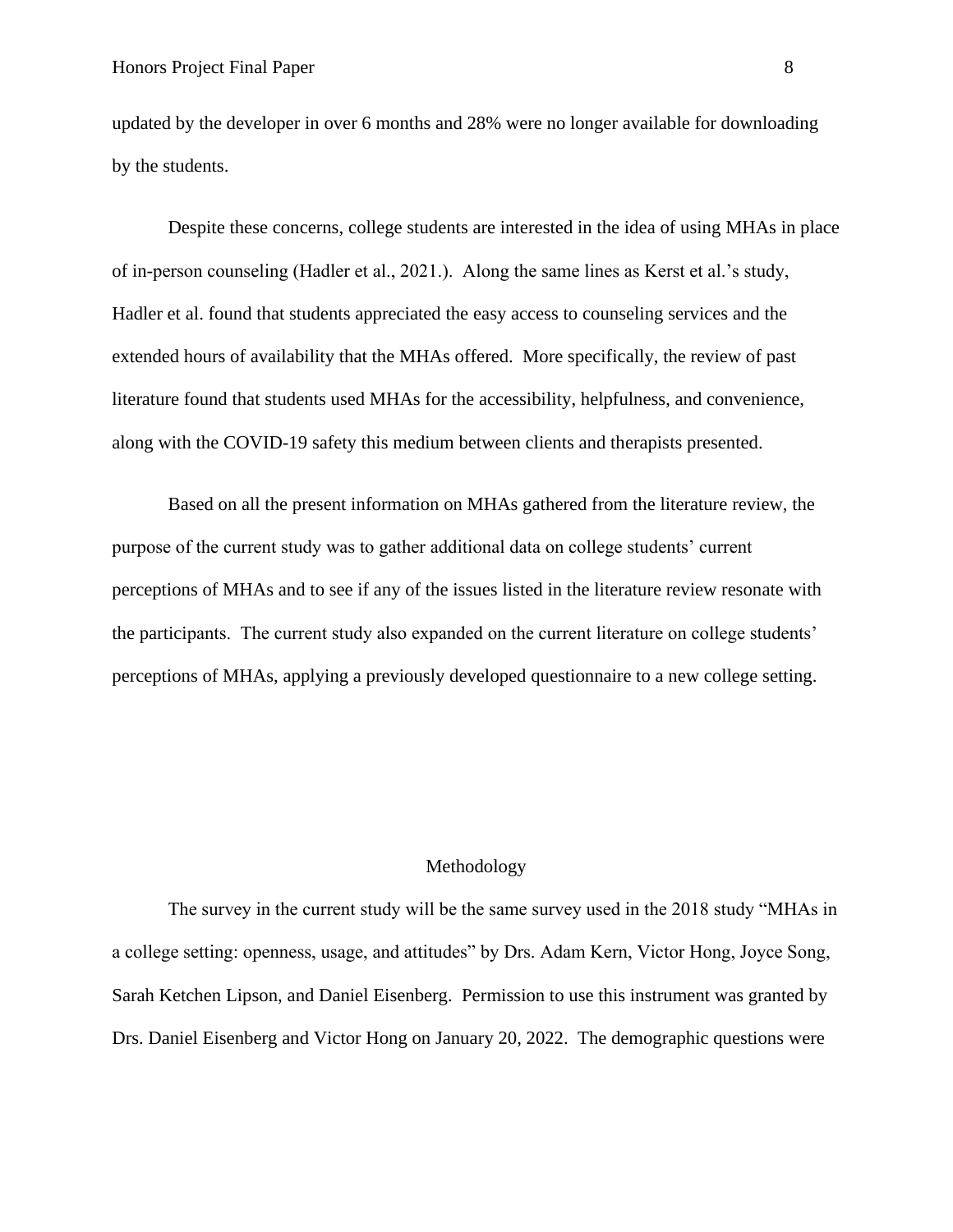created by the researchers of the current study. See Appendix B for a complete list of survey questions.

The sample size goal for this study was 100 participants. However, due to technical difficulties in the distribution of the survey, there were only 91 respondents in total. The number of answers to the questions throughout the survey varied based on the content of the question. In more detail, participants didn't answer some questions in the survey if they have not used a MHA before. The current study was approved by the Institutional Review Board on March 24, 2022.

The survey was distributed through two different platforms, Qualtrics and SONA. SONA was used to give students who were in psychology classes at The University of Akron an opportunity to receive extra credit, while Qualtrics was used for all other students who chose to participate. The participants were emailed through their school accounts from March 30, 2022, until April 11, 2022. Two separate informed consent forms were attached to the email, clearly labelled as "QUALTRICS Informed Consent Form for Participation" and "SONA Informed Consent Form for Participation." The average amount of time it took to complete this survey was approximately 5-10 minutes, and that varied primarily on whether the participants had used MHAs before. The process of taking the survey was completely voluntary, participants could choose not to answer any questions, and they had no obligation to complete the survey once they began. Students were also told they were welcome to contact the main researcher with any questions they might have about the survey questions or the study in general.

#### **Results**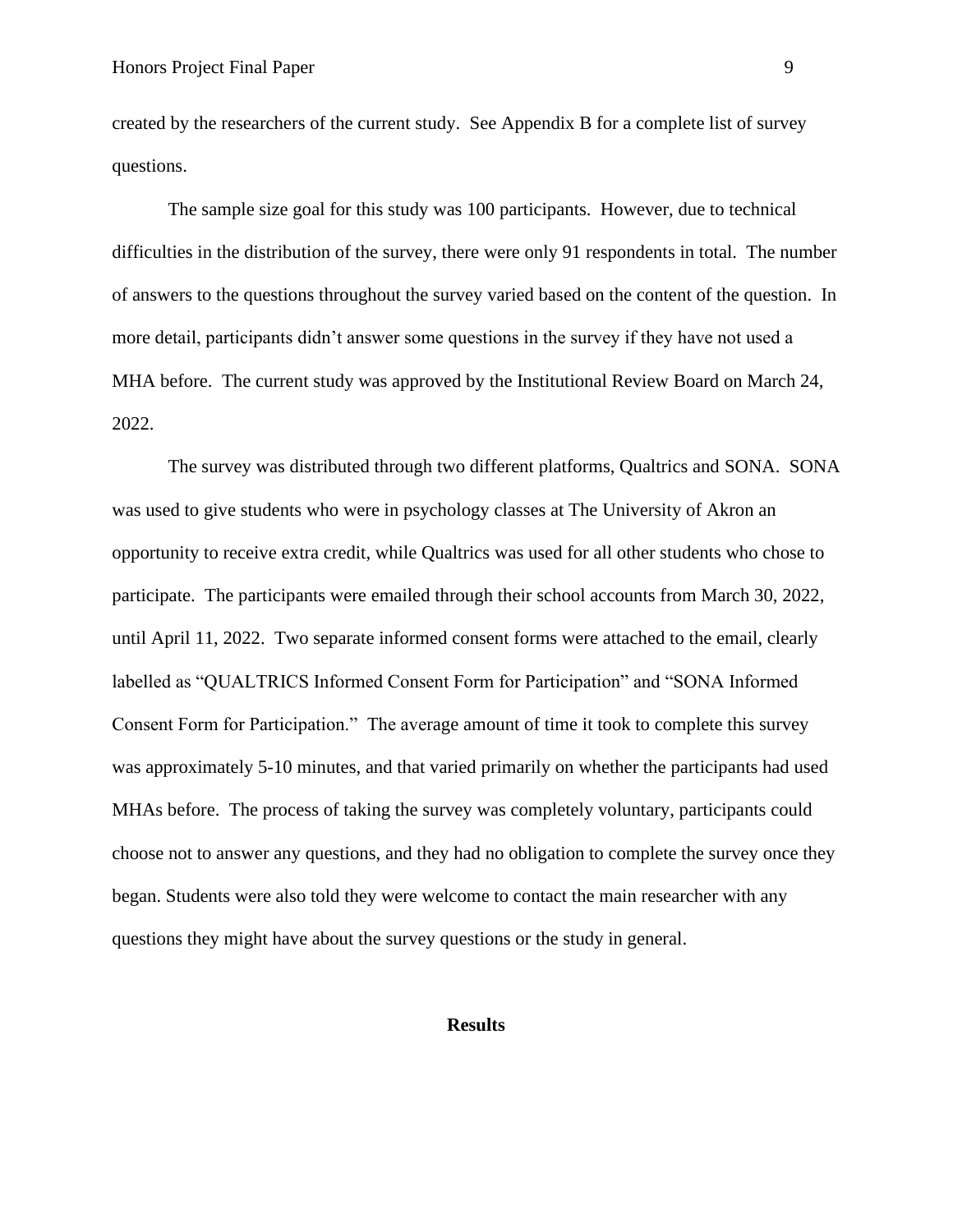This section will be split into four sections for easier understanding of the results: demographics, openness of MHAs, usage of MHAs, and attitude towards MHAs. A complete table of the results that had pre-determined answers is included in Appendix A. All responses to the open-ended questions can be made available upon request.

#### **Demographics**

The current study included a total of 91 participants, 59 participants (65.6%) self identified as female, 28 participants (32.22%) self identified as male, and 2 participants (2.22%) self identified as non-binary/third gender. A majority of the participants were first year students at The University of Akron (33.33%, *n*=30), with third year students being the second-highest percentage of participants (23.3%, *n*=20). The other options for years of attendance at The University of Akron were: second year students (22.2%, *n*=19), fourth year students (14.4%,  $n=12$ , and fifth year students or higher (6.7%,  $n=6$ ).

The ages of the participants were fairly close in percentage, the average age being 20, with 19-year-old students  $(25.9\%, n=21)$  being the most common, followed by 21-year-old students (23.5%, *n*=19), 20-year-old students (19.8%, *n*=16), 18-year-old students (16.1%, *n*=13), and 24-year-old students (2%, *n*=2). There were two outliers, one participant aged 38 (1%) and another participant aged 44 (1%).

#### **Openness to MHAs**

To begin this survey, participants were asked if they had a mobile smartphone, since that is the most common distributing platform for MHAs. 93.1% (*n*=81) of participants said they had a mobile phone, 6.9% (*n*=6) said they did not. Participants were also asked if they had ever searched for a MHA on their phone. The responses were evenly split, with 50% saying they had (*n*=43) and 50% saying they had not (*n*=43).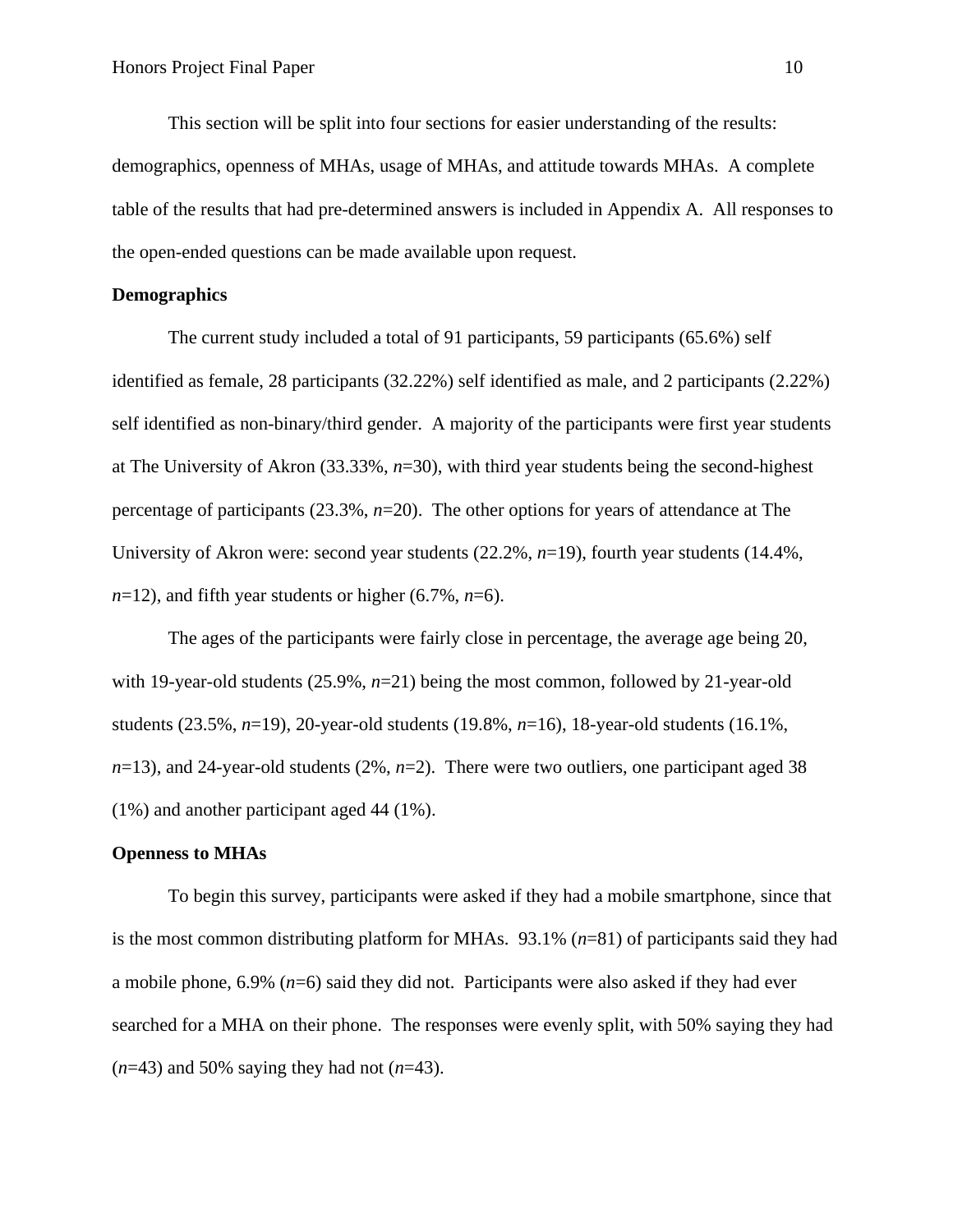A majority of the participants indicated that they would be open to using a mental health app, either choosing "maybe" (50.6%, *n*=44) or "yes" (42.5%, *n*=37). Only a few participants chose "no"(6.9%, *n*=6). The percentage of affirmative answers changed when participants were asked if they had ever discussed using a MHA to track their mental health with a mental health provider, with 85.2% of participants indicating that they had not (*n*=69) and 14.8% indicating that they had  $(n=12)$ . Whether this was because of personal preference or unwillingness to use a MHA was not asked.

#### **Usage of MHAs**

Although a majority of the participants indicated that they would be open to using a mental health app, a majority also indicated that they have never previously used a mental health app (66.7%, *n*=58). Other participants said they had used a mental health app before (26.4%, *n*=23), and 6 participants (6.9%) indicated that they were unsure if they had used a MHA before. The most common MHAs participants had used were Headspace, Calm, and TalkSpace.

Although about three-quarters of the participants had not used MHAs before, 65.1% (*n*=56) said they had used apps for other aspects of their well-being, such as for exercise. The remaining 34.9% of participants (*n*= 30) answered the question with either "maybe" or "no".

Regarding MHAs having an evidence base, a majority of the participants indicated that they did not know if that could be applied to MHAs (52.9%, *n*=46). The percentages of students who answered "yes" (21.8%,  $n=19$ ) or "maybe" (24.1%,  $n=21$ ) were similar, one participant  $(1.2\%)$  chose "no".

Of the 57 participants who answered the question "How often did you use the mental health app $(s)$ ?", 46 participants specified that they had only used the app for a week or less (80.7%), while a significantly lower portion said they used MHAs daily (17.5%, *n*=10), and only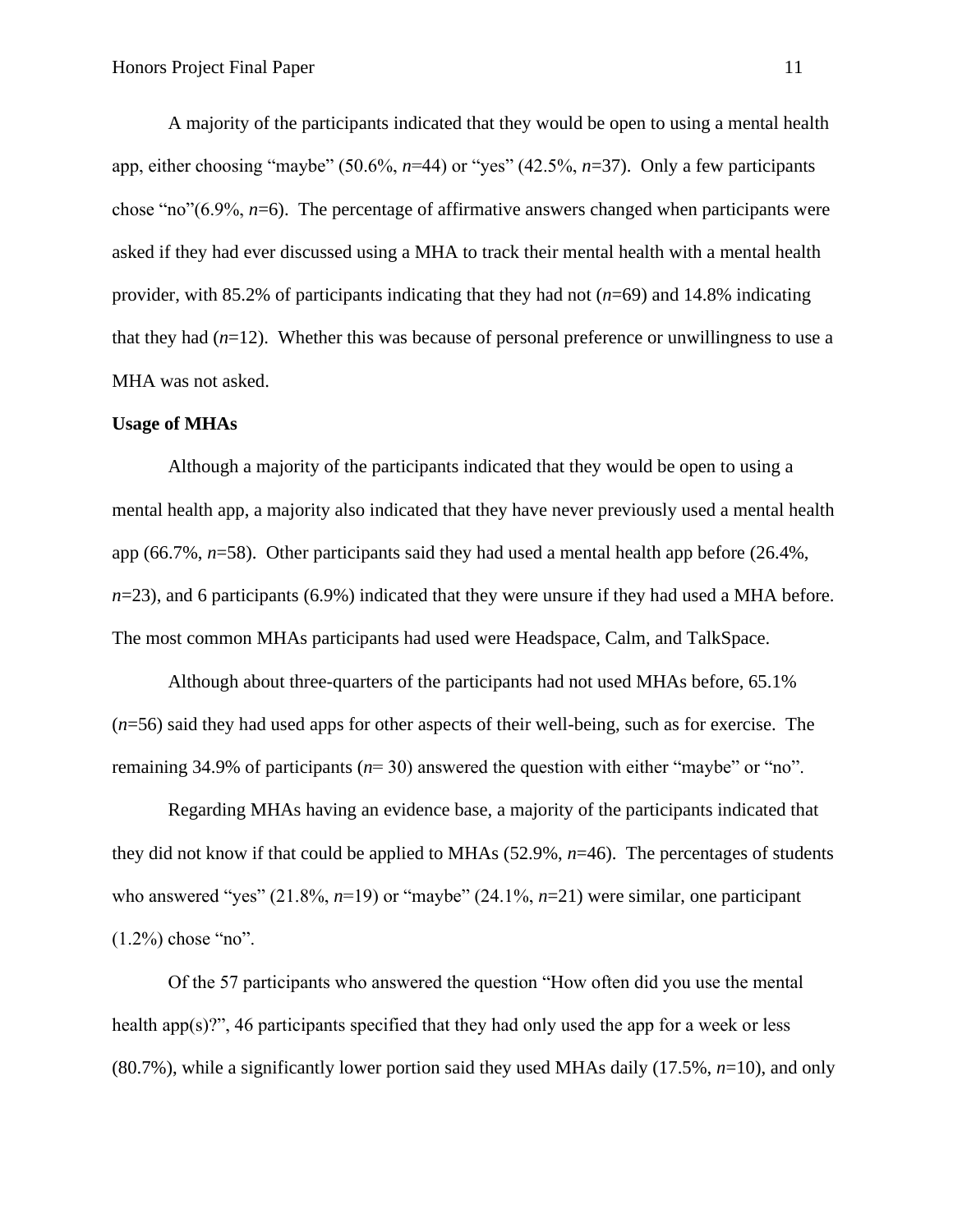one participant indicating they had used the app multiple times daily (1.8%). Participants who had used a MHA were also asked how long they used the MHA, with the highest percentage answering "<1 week" (70.2%, *n*=40). The percentages for the other two categories were almost equal, with 15.8% of the participants choosing "1-4 weeks" (*n*=9) and 14% of the participants choosing " $>4$  weeks" ( $n=8$ ).

#### **Attitudes toward MHAs**

The most common responses, appearing almost every other answer, to the open-ended question "Why would you use a mental health app?" were as follows: to receive help for their mental health, to keep track of emotions easily, and to have a convenient and accessible outlet. In comparison, the most common responses to the opposite open-ended question "Why would you NOT use a mental health app?" were as follows: the expense, the possible forgetfulness to use the app, a preference for face-to-face counseling, and the increased screen time that would come with using an MHA. When participants were asked if they would pay to use a MHA, they again expressed their dislike of a price placed on MHAs; 38.37% of participants chose the option "no" (*n*=33), 45.4% chose "maybe" (*n*=39), and 16.3% chose "yes" (*n*=14).

Similar to the most common responses listed above, participants who had used MHAs indicated that the reasons they liked using MHAs was because of their convenience and the easyto-follow set-up of the apps, while the most prominent reason they did not like using MHAs was because of the cost for some features of the app. Again, a majority of the participants who had used MHAs said that they had only used the app for a week or less (70.2%, *n*=40).

When asked if using a MHA helped with mental health conditions, 53.7% of participants said no  $(n=29)$ , 27.8% said maybe  $(n=15)$ , and 18.5% said yes  $(n=10)$ . Participants also indicated that they would prefer to see a mental health professional over using a MHA (56.9%,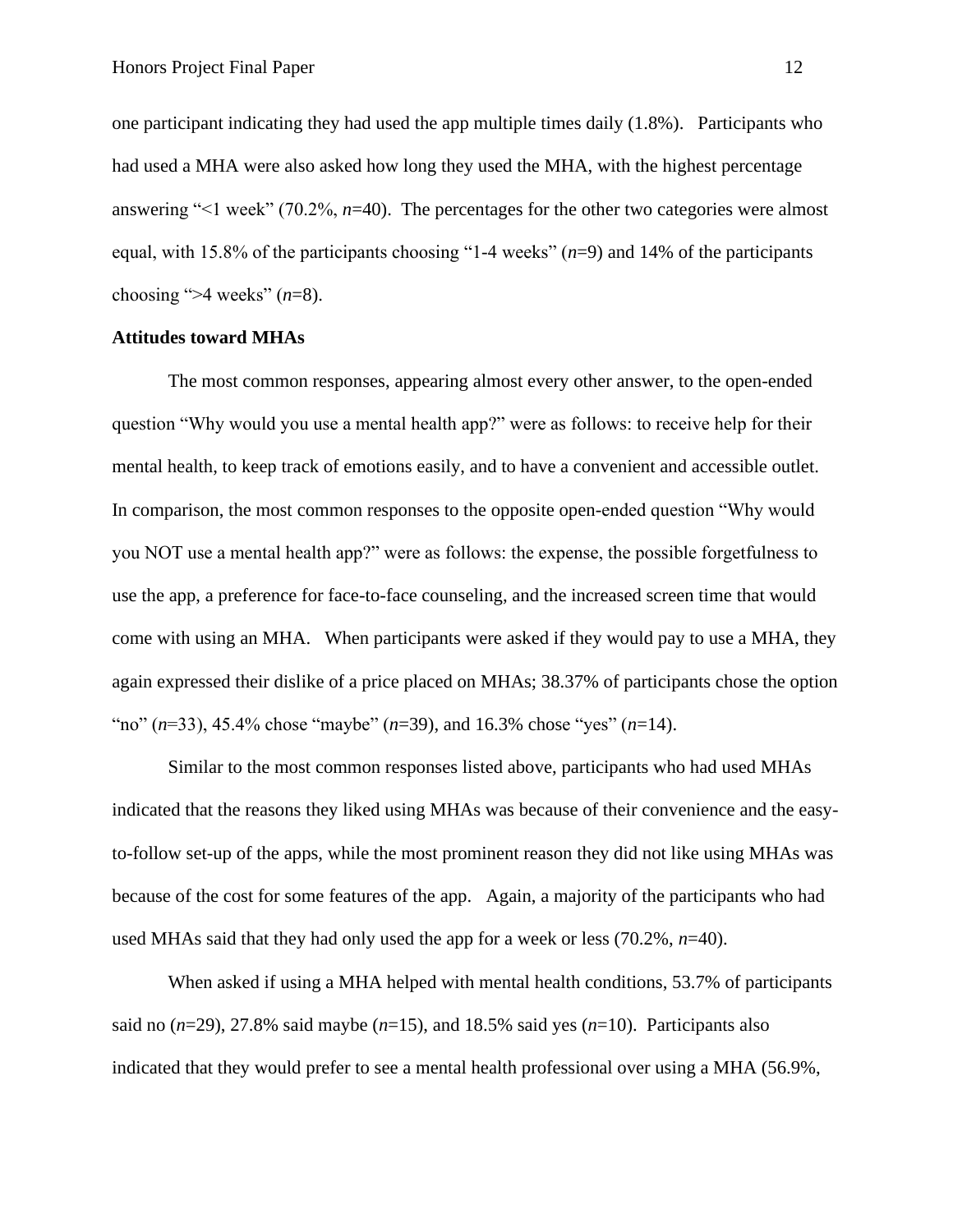*n*=49). They were then asked with an open-ended question to elaborate, and the most common responses were that participants would prefer the connections that can be made in a face-to-face counseling appointment, they were afraid of data being leaked, and an app might not hold them accountable. In congruence with participants' fear of data leaks, 47.7% of participants (*n*=41) indicated in another question that they would be worried about privacy issues when using a MHA, 27.9% of participants (*n*=24) were unsure if this would be an issue for them, and 24.4% of participants said they were not worried about this particular issue (*n*=21).

Participants were also asked if they thought a mental health app could possibly improve their academic performance if they were experiencing a mental health condition. A majority of participants were unsure (48.8%, *n*=42), a slightly smaller group was confident it would (40.7%, *n*=35), and the minority of participants said no (10.5%, *n*=9).

#### **Discussion**

This section of the paper walks through the key findings of the current study and how they compare to the results of the Kern et al. (2018) study and the results from other studies included in the literature review from above. Additionally, this section includes limitations of the current study, and suggestions for future research.

The key findings of the current study were similar to the Kern et al. (2018) study that was extended with the current activity. In particular, a large percentage of the respondents indicated they would be open to using a MHA but very few have actually used one. Additionally, most students preferred to see a mental health provider rather than through a MHA. The reasons given for not wanting to use a MHA by the current participants at this large urban, primarily commuter school coincided with the data from previous studies listed in the literature review.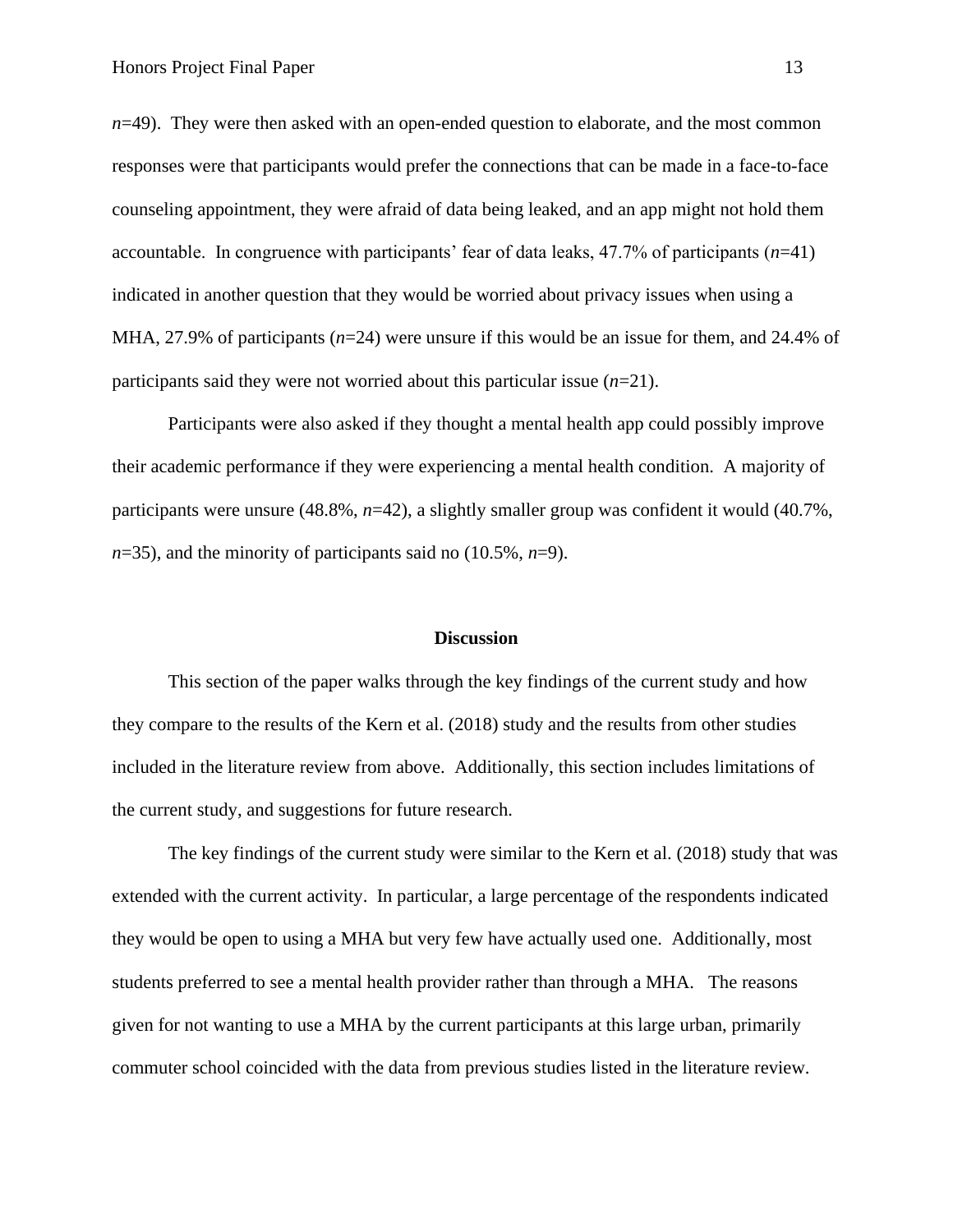The most common reasons for not wanting to use a MHA were the price of using one, the lack of a social connection, and the fact that an app might not be able to hold someone accountable. These responses were consistent throughout the survey when answering a variety of questions about their use or none use of MHAs. From the repeated mention of concern regarding privacy issues, lack of social connections, and the prices maintained to use a MHA, it can be inferred these are issues that should be addressed by MHA creators to improve the usage frequency. If universities or other schools decide to implement MHAs as part of their counseling programs, they might increase MHA usage by paying for the premium options.

The current study, the Kern et al. (2018) results, and results included in the literature review all had similar responses for why participants would use a MHA. Two of the most common reasons were the convenience and the accessibility to mental health help. Another common answer found prominently in this study's results was that participants liked the fact that MHAs offered a chance to receive mental health care in a way that did not force them into uncomfortable social situations. Some participants shared that they would feel embarrassed speaking about their mental health conditions with a mental health provider, while others said they didn't feel comfortable sharing something so personal about themselves with essentially a stranger. Therefore, for some participants MHAs provided them with an outlet for their mental health conditions without triggering social anxieties.

There are several limitations of the current study. Both the original and this extension could be improved upon if this research was replicated. Both studies were conducted at large, public universities, which provided a good sample of students, but not enough to generalize the results to all undergraduate college students in other kinds of institutions. This replication of the study in particular had limitations in the area of participants because of technological difficulties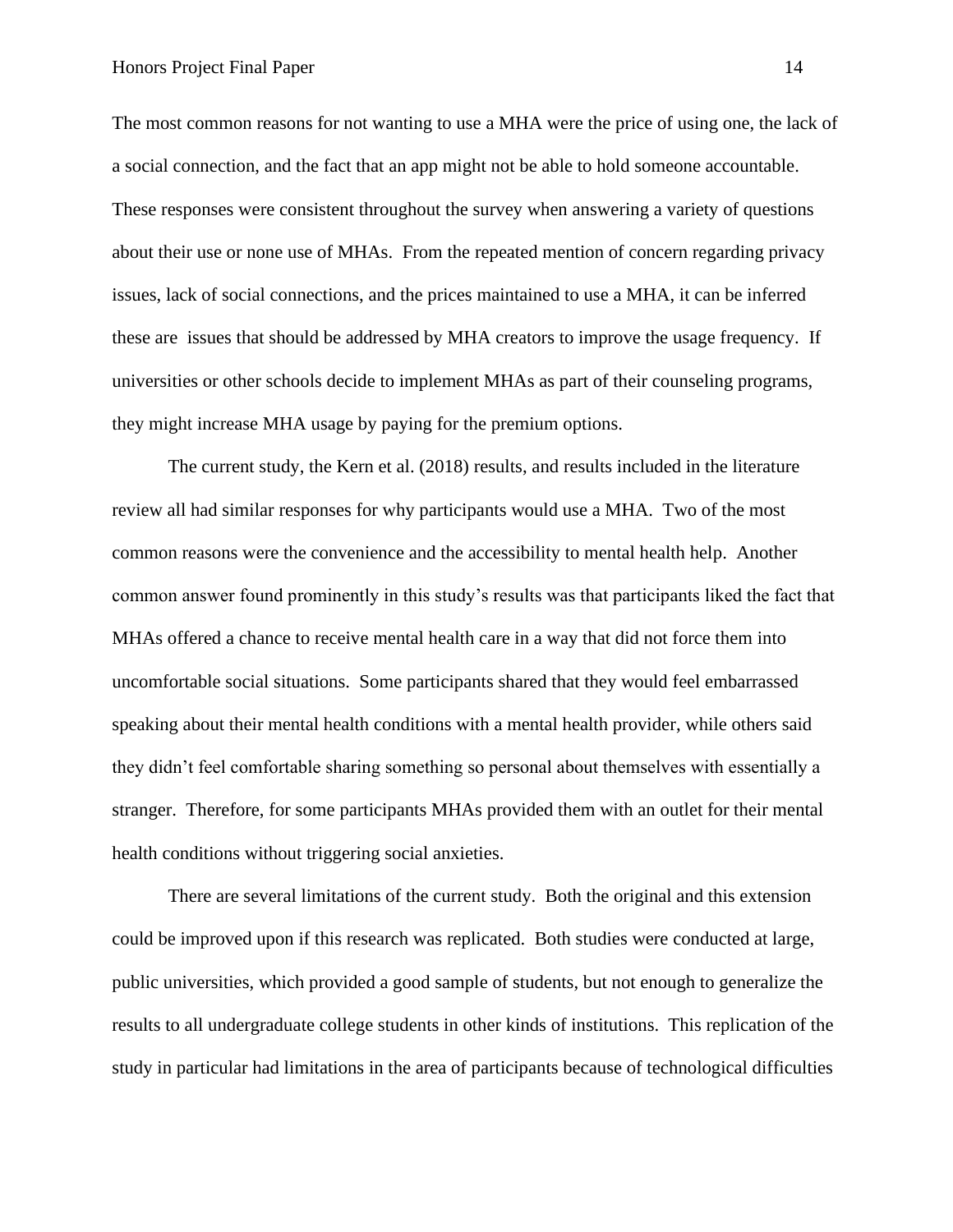in distributing the study to the undergraduate population. Although enough participants were gathered to compare results to the original 2018 study, not enough were gathered to generalize the findings. The questions used in the study were also at times too vague to make assumptions that undergraduate college students feel the same about MHAs across different mental health conditions. As always with the self-selection of participants, there is bias present in the form of choosing to participate and, as seen in the current study, the choice of what questions to reply to and what questions to leave blank.

Some suggested paths for future research could be to delve deeper into the reasonings for the existence of the sizable gap between the number of participants who said they would be open to using a MHA in comparison to the number of participants who said they had actually used a MHA before. Also, specifying questions to different mental health conditions to discover if there is a preferential difference regarding the method of mental health care (through a MHA or through face-to-face counseling) could yield very practical information. Additionally, expanding the research to multiple universities to gather more diverse data could increase the information available, which at the moment is rather scarce.

#### **Conclusion**

MHAs have become a prominent method of counseling, especially since the beginning of the COVID-19 pandemic and the sudden removal of face-to-face counseling as an option (Kerst et al., 2020). Although research has shown that MHAs have many advantages, especially for those with a busy schedule since they are convenient, there are also disadvantages that still could be improved upon, such as privacy and security issues. College students have been used as test subjects for the implementation of MHAs into the mental health field because of their busy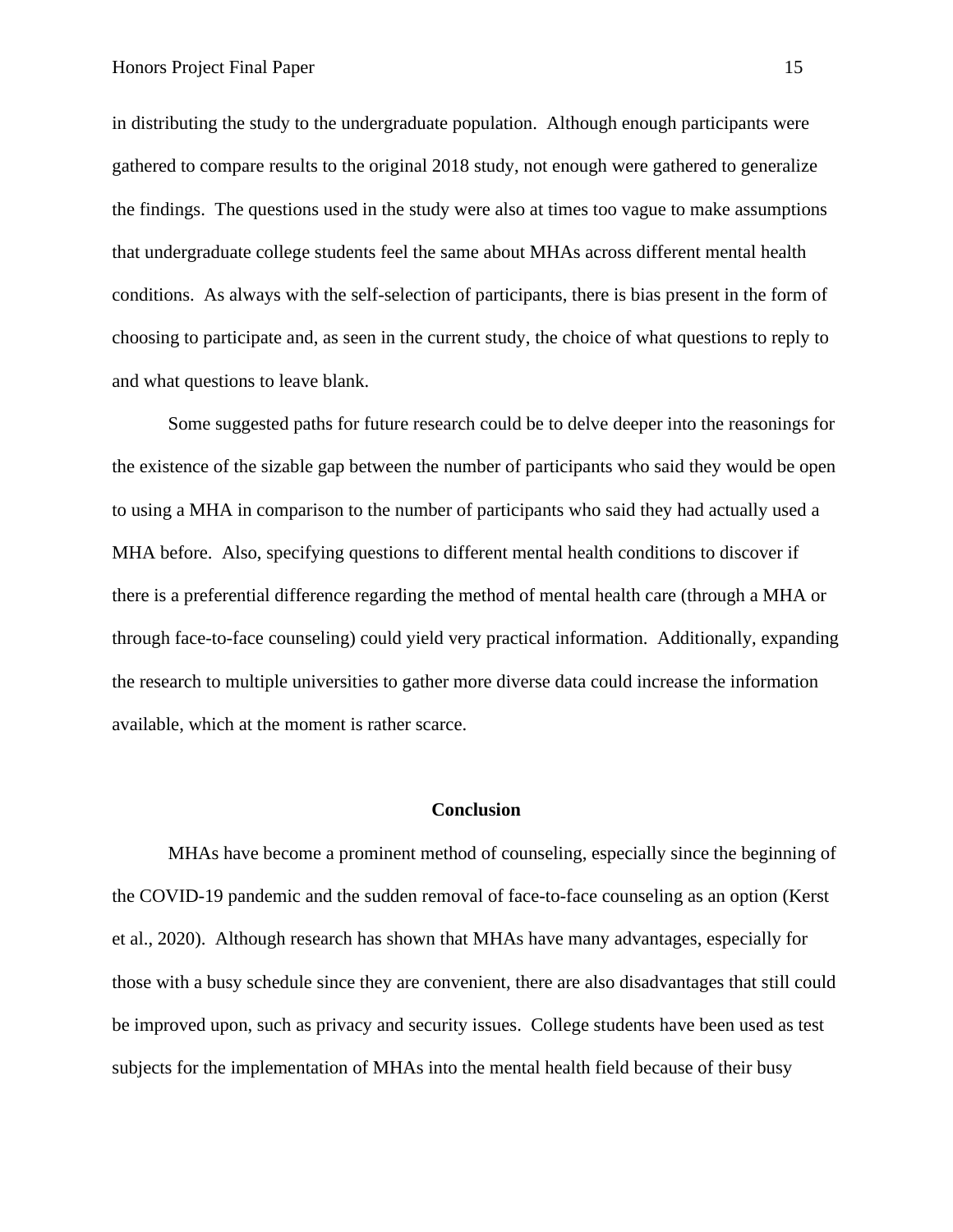schedules and higher rates of depression, anxiety, and stress (Hadler et al., 2021). The current study showed significant student openness to the idea of MHAs, but also found low interest in actually using MHAs at present. These mixed feelings about MHAs could be subject to change as MHAs are updated and made more available to the general public, as they are still a relatively new method of counseling. Further research could be used to learn more about the advantages of MHAs for specific mental health conditions, and hopefully this would lead to the integration of MHAs as another tool for university counseling services to provide an accessible form of counseling for busy students.

#### **Resources**

Hadler, N. L., Bu, P., Winkler, A., & Alexander, A. W. (2021, January 6). *College Student Perspectives of Telemental. . .* Current Psychiatry Reports[.](https://link.springer.com/article/10.1007/s11920-020-01215-7?error=cookies_not_supported&code=c4ff987d-9835-4742-9e54-67fd333c384b)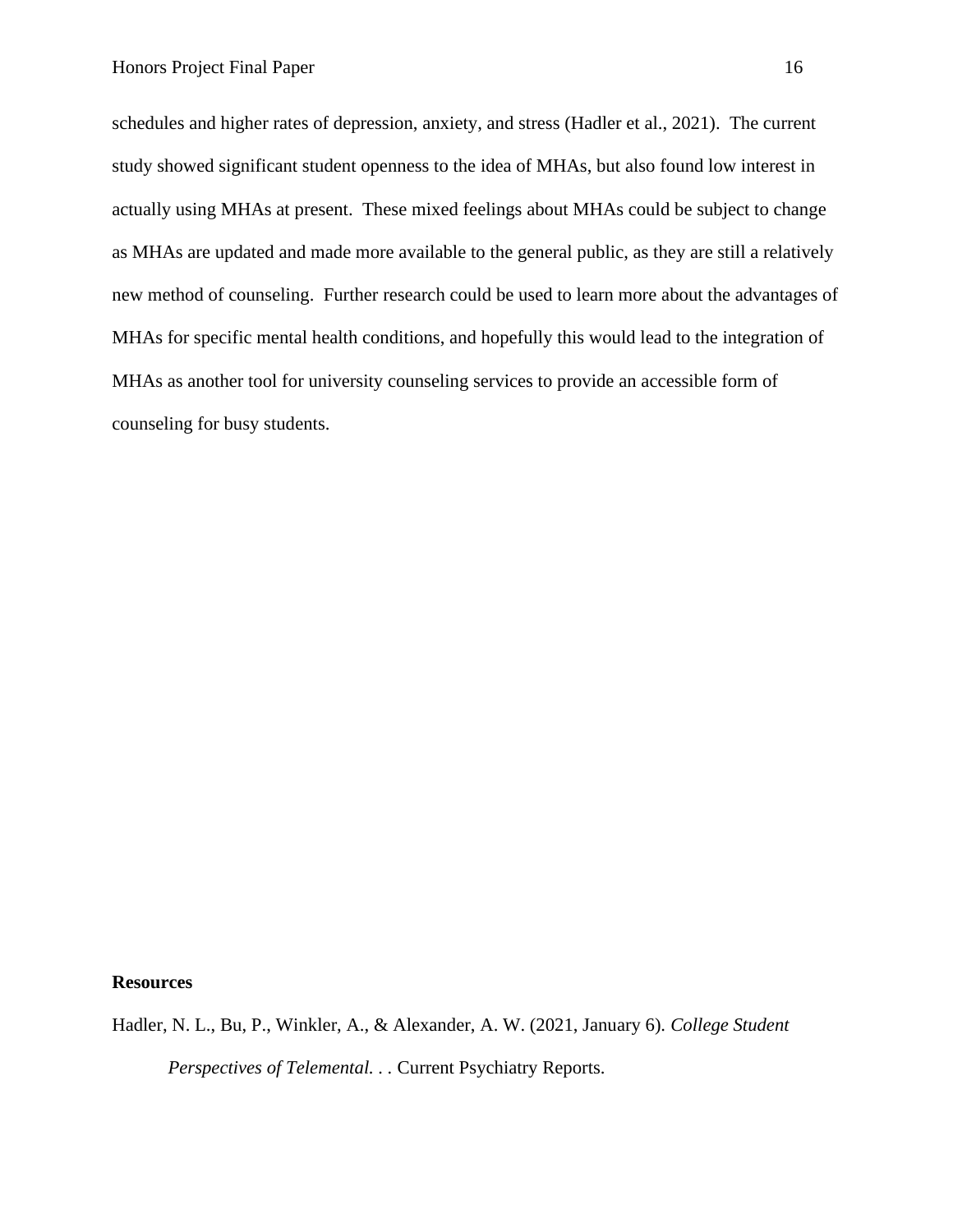[https://link.springer.com/article/10.1007/s11920-020-01215-](https://link.springer.com/article/10.1007/s11920-020-01215-7?error=cookies_not_supported&code=c4ff987d-9835-4742-9e54-67fd333c384b)

[7?error=cookies\\_not\\_supported&code=c4ff987d-9835-4742-9e54-67fd333c384b](https://link.springer.com/article/10.1007/s11920-020-01215-7?error=cookies_not_supported&code=c4ff987d-9835-4742-9e54-67fd333c384b)

- Hoyt, L. T., Cohen, A. K., Dull, B., Maker Castro, E., & Yazdani, N. (2021). "Constant Stress Has Become the New Normal": Stress and Anxiety Inequalities Among U.S. College Students in the Time of COVID-19. *Journal of Adolescent Health*, *68*(2), 270–276. <https://doi.org/10.1016/j.jadohealth.2020.10.030>
- Husky, M. M., Kovess-Masfety, V., & Swendsen, J. D. (2020, October). *Stress and anxiety among university students in France during Covid-19 mandatory confinement*. ScienceDirect.<https://www.sciencedirect.com/science/article/pii/S0010440X2030033X>
- Kenny, R., Dooley, B., & Fitzgerald, A. (2014, November 10). *Developing mental health mobile apps: Exploring adolescents' perspectives*. SAGE Journals. <https://journals.sagepub.com/action/cookieAbsent>
- Kern, A., Hong, V., Song, J., Lipson, S. K., & Eisenberg, D. (2018, June 30). *MHAs in a college setting: openness, usage, and attitudes*. PubMed Central (PMC). <https://www.ncbi.nlm.nih.gov/pmc/articles/PMC6043844/>
- Logel, C., Oreopoulos, P., & Petronijevic, U. (2021, May 17). *Experiences and Coping Strategies of College Students During the COVID-19 Pandemic*. National Bureau of Economic Research.<https://www.nber.org/papers/w28803>

Melcher, J., & Torous, J. (2020, July 15). *Smartphone Apps for College Mental Health: A Concern for Privacy and Quality of Current Offerings*. Psychiatric Services. [https://ps.psychiatryonline.org/action/cookieAbsent?casa\\_token=1bPppK7mKz4AAAAA](https://ps.psychiatryonline.org/action/cookieAbsent?casa_token=1bPppK7mKz4AAAAA%3AK9Qj3Lrey6DoTih1hN2_7QnX4firSY3nbRRgDGj6LsYuw6Y6MkMigKzNrS5fdr1yux6rtwg5RNA) [%3AK9Qj3Lrey6DoTih1hN2\\_7QnX4firSY3nbRRgDGj6LsYuw6Y6MkMigKzNrS5fdr1](https://ps.psychiatryonline.org/action/cookieAbsent?casa_token=1bPppK7mKz4AAAAA%3AK9Qj3Lrey6DoTih1hN2_7QnX4firSY3nbRRgDGj6LsYuw6Y6MkMigKzNrS5fdr1yux6rtwg5RNA) [yux6rtwg5RNA](https://ps.psychiatryonline.org/action/cookieAbsent?casa_token=1bPppK7mKz4AAAAA%3AK9Qj3Lrey6DoTih1hN2_7QnX4firSY3nbRRgDGj6LsYuw6Y6MkMigKzNrS5fdr1yux6rtwg5RNA)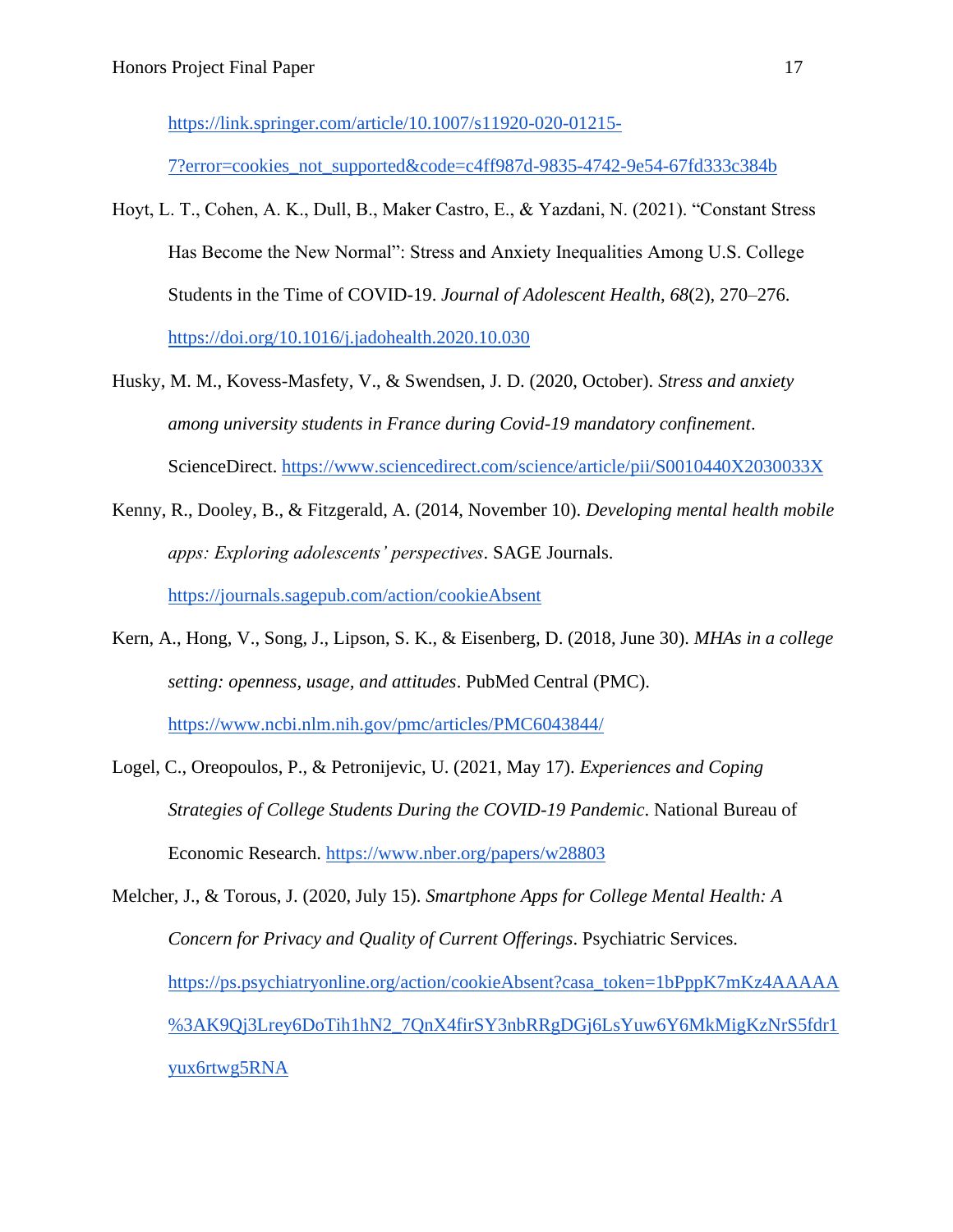- Son, C., Hegde, S., Smith, A., Wang, X., & Sasangohar, F. (2020). Effects of COVID-19 on College Students' Mental Health in the United States: Interview Survey Study. *Journal of Medical Internet Research*, *22*(9), e21279.<https://doi.org/10.2196/21279>
- Statista. (2020, June 16). *U.S. college students that had received select mental health services as of fall 2018*. [https://www.statista.com/statistics/826976/mental-health-service-usage](https://www.statista.com/statistics/826976/mental-health-service-usage-among-us-college-students/)[among-us-college-students/](https://www.statista.com/statistics/826976/mental-health-service-usage-among-us-college-students/)
- Stawarz, K., Preist, C., Tallon, D., Wiles, N., & Coyle, D. (2018, June 6). *User Experience of Cognitive Behavioral Therapy Apps for Depression: An Analysis of App Functionality and User Reviews*. Journal of Medical Internet Research.

<https://www.jmir.org/2018/6/e10120>

- van Ameringen, M. (2017, June 1). *There is an app for that! The current state of mobile applications (apps) for DSMâ5 obsessiveâcompulsive disorder, posttraumatic stress disorder, anxiety and mood disorders*. Wiley Online Library. [https://onlinelibrary.wiley.com/doi/full/10.1002/da.22657?casa\\_token=AkRWO0yQjIkA](https://onlinelibrary.wiley.com/doi/full/10.1002/da.22657?casa_token=AkRWO0yQjIkAAAAA%3A2ne0_ON2ggXVH7RQSlehrV0xXgnSXtfvMsj--yp9w5tPNQEdFNzl8x25oXqRYFF0j6ZmB1DwYGZUyUM) [AAAA%3A2ne0\\_ON2ggXVH7RQSlehrV0xXgnSXtfvMsj-](https://onlinelibrary.wiley.com/doi/full/10.1002/da.22657?casa_token=AkRWO0yQjIkAAAAA%3A2ne0_ON2ggXVH7RQSlehrV0xXgnSXtfvMsj--yp9w5tPNQEdFNzl8x25oXqRYFF0j6ZmB1DwYGZUyUM) [yp9w5tPNQEdFNzl8x25oXqRYFF0j6ZmB1DwYGZUyUM](https://onlinelibrary.wiley.com/doi/full/10.1002/da.22657?casa_token=AkRWO0yQjIkAAAAA%3A2ne0_ON2ggXVH7RQSlehrV0xXgnSXtfvMsj--yp9w5tPNQEdFNzl8x25oXqRYFF0j6ZmB1DwYGZUyUM)
- Wang, X., Hegde, S., Son, C., Keller, B., Smith, A., & Sasangohar, F. (2020). Investigating Mental Health of US College Students During the COVID-19 Pandemic: Cross-Sectional Survey Study. *Journal of Medical Internet Research*, *22*(9), e22817. <https://doi.org/10.2196/22817>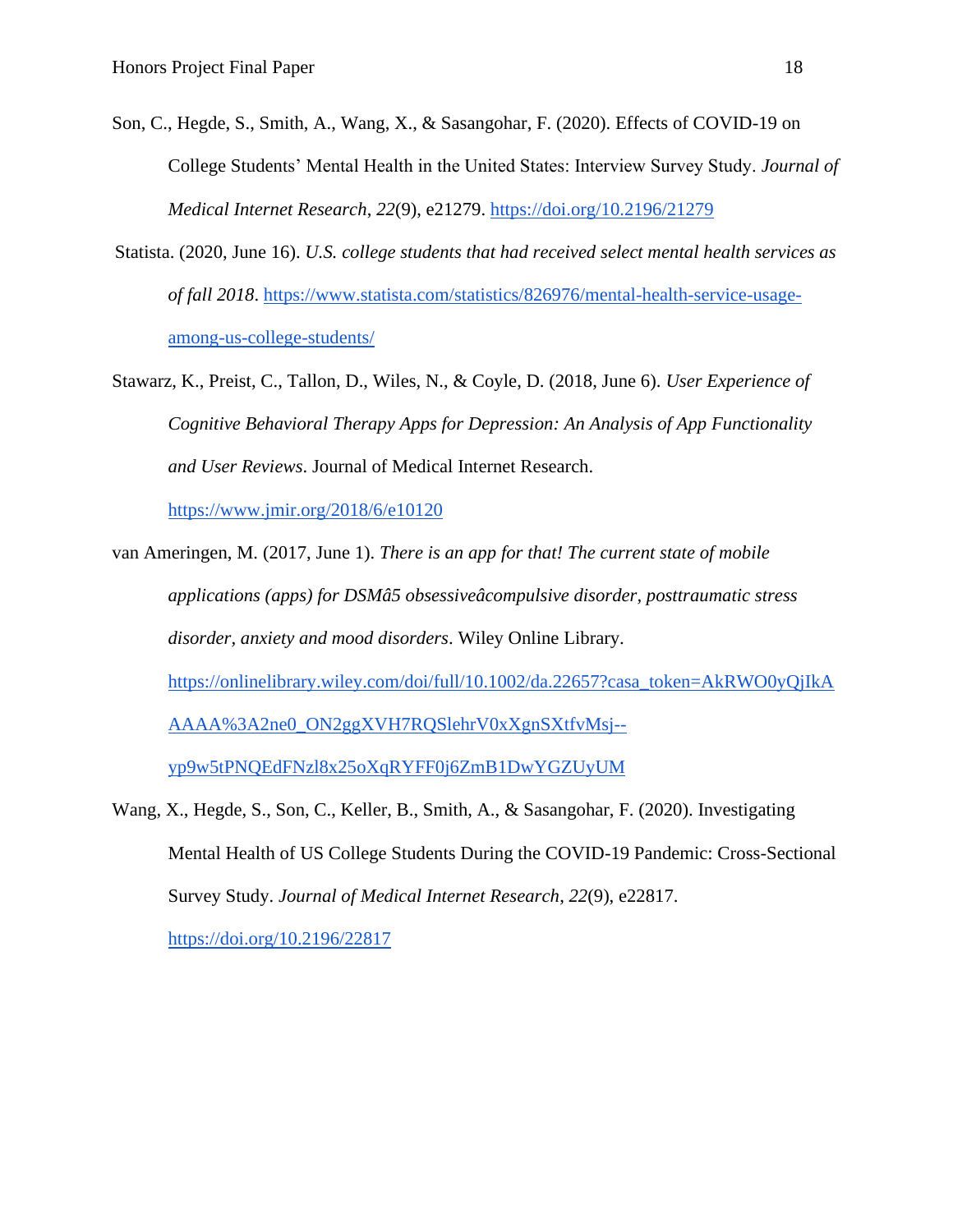## **Appendix A: Results Tables**

## **Demographics**

What gender do you identify with?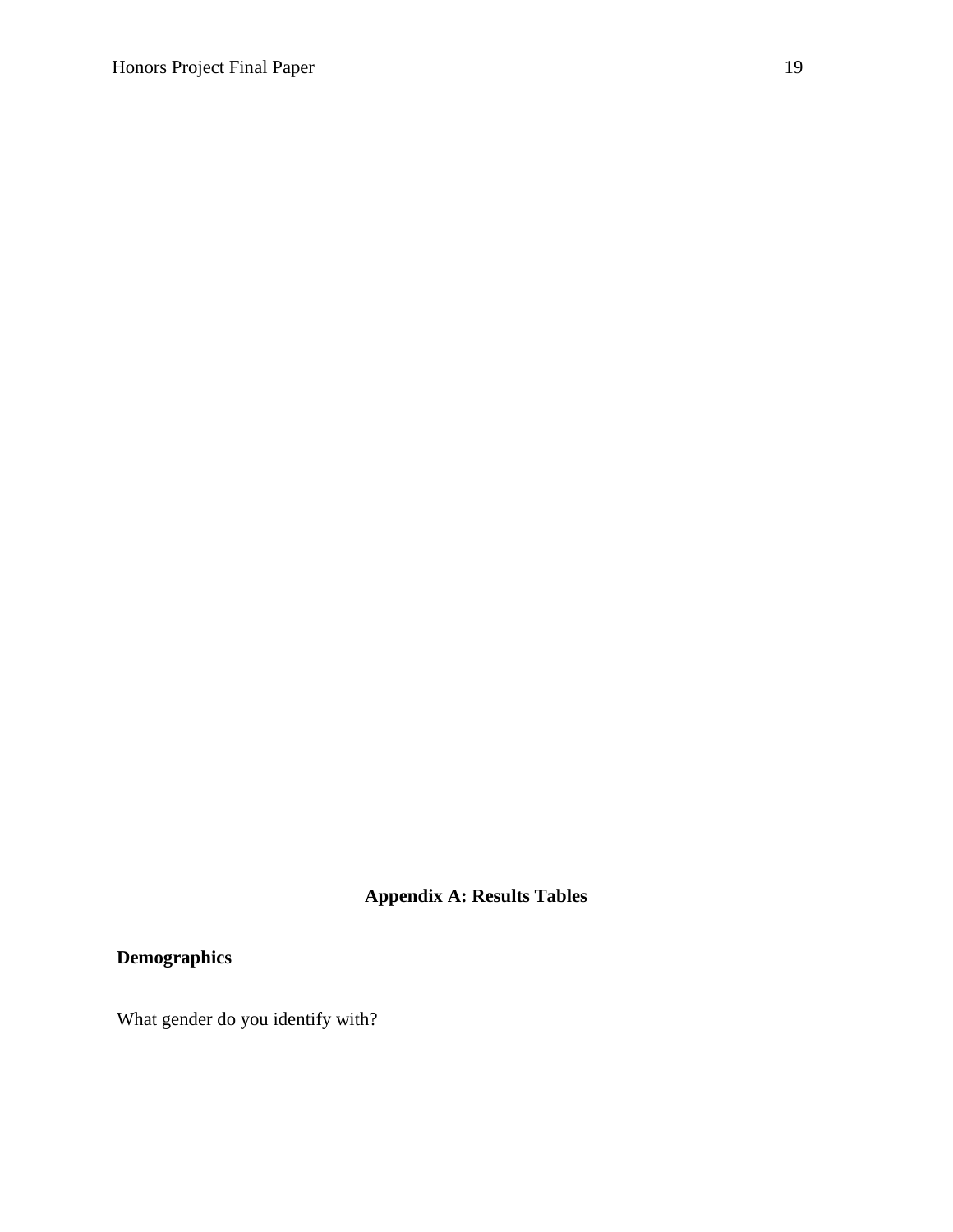| $\#$           | Answer                    | $\%$   | Count            |
|----------------|---------------------------|--------|------------------|
| $\mathbf{1}$   | Male                      | 32.22% | 29               |
| $\overline{2}$ | Female                    | 65.56% | 59               |
| 3              | Non-binary / third gender | 2.22%  | 2                |
| $\overline{4}$ | Prefer not to say         | 0.00%  | $\boldsymbol{0}$ |
|                | Total                     | 100%   | 90               |

How many years have you attended The University of Akron?

| $\#$           | Answer         | $\%$   | Count  |
|----------------|----------------|--------|--------|
| $\mathbf{1}$   | $\,1\,$        | 33.33% | 30     |
| $\overline{2}$ | $\overline{2}$ | 22.22% | $20\,$ |
| $\mathfrak{Z}$ | 3              | 23.33% | 21     |
| $\overline{4}$ | $\overline{4}$ | 14.44% | 13     |
| $\mathfrak{S}$ | $5+$           | 6.67%  | $6\,$  |
|                | Total          | 100%   | 90     |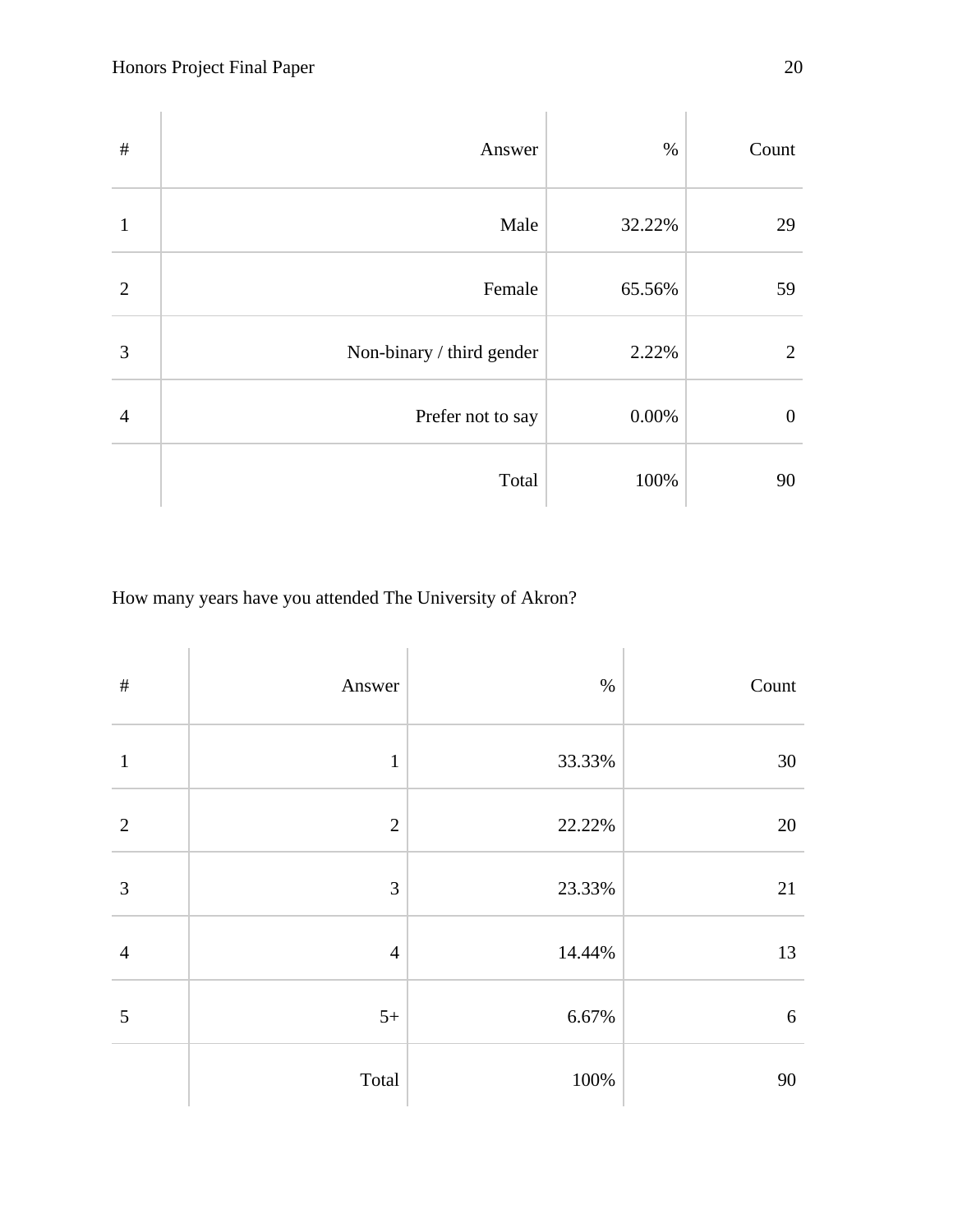### **Openness to MHAs**

Do you have a mobile smartphone?

| $\#$           | Answer | $\%$   | Count |
|----------------|--------|--------|-------|
|                | No     | 6.90%  | 6     |
| $\overline{2}$ | Yes    | 93.10% | 81    |
|                | Total  | 100%   | 87    |

Have you ever searched for a mental health app on your phone?

| $\#$ | Answer | $\%$   | Count |
|------|--------|--------|-------|
|      | No     | 50.00% | 43    |
| 2    | Yes    | 50.00% | 43    |
|      | Total  | 100%   | 86    |

Would you be open to using a mental health app?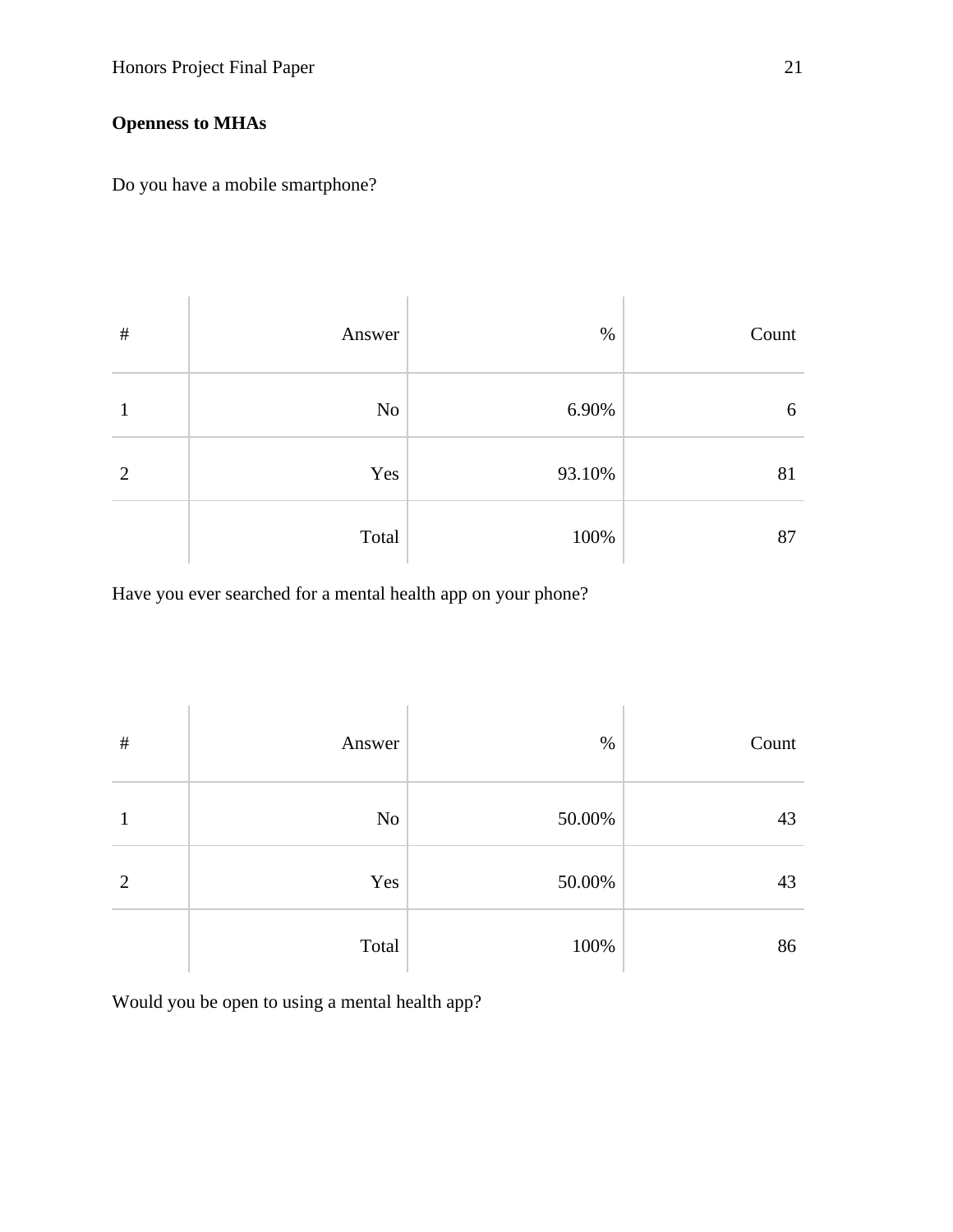| $\#$ | Answer | $\%$   | Count |
|------|--------|--------|-------|
| 1    | Yes    | 42.53% | 37    |
| 2    | Maybe  | 50.57% | 44    |
| 3    | No     | 6.90%  | 6     |
|      | Total  | 100%   | 87    |

Have you ever discussed with a mental health provider using apps to track or help with your mental health?

| $\#$ | Answer | $\%$   | Count |
|------|--------|--------|-------|
| 1    | Yes    | 14.81% | 12    |
| 2    | No     | 85.19% | 69    |
|      | Total  | 100%   | 81    |

### **Usage of MHAs**

Have you ever used a mental health app?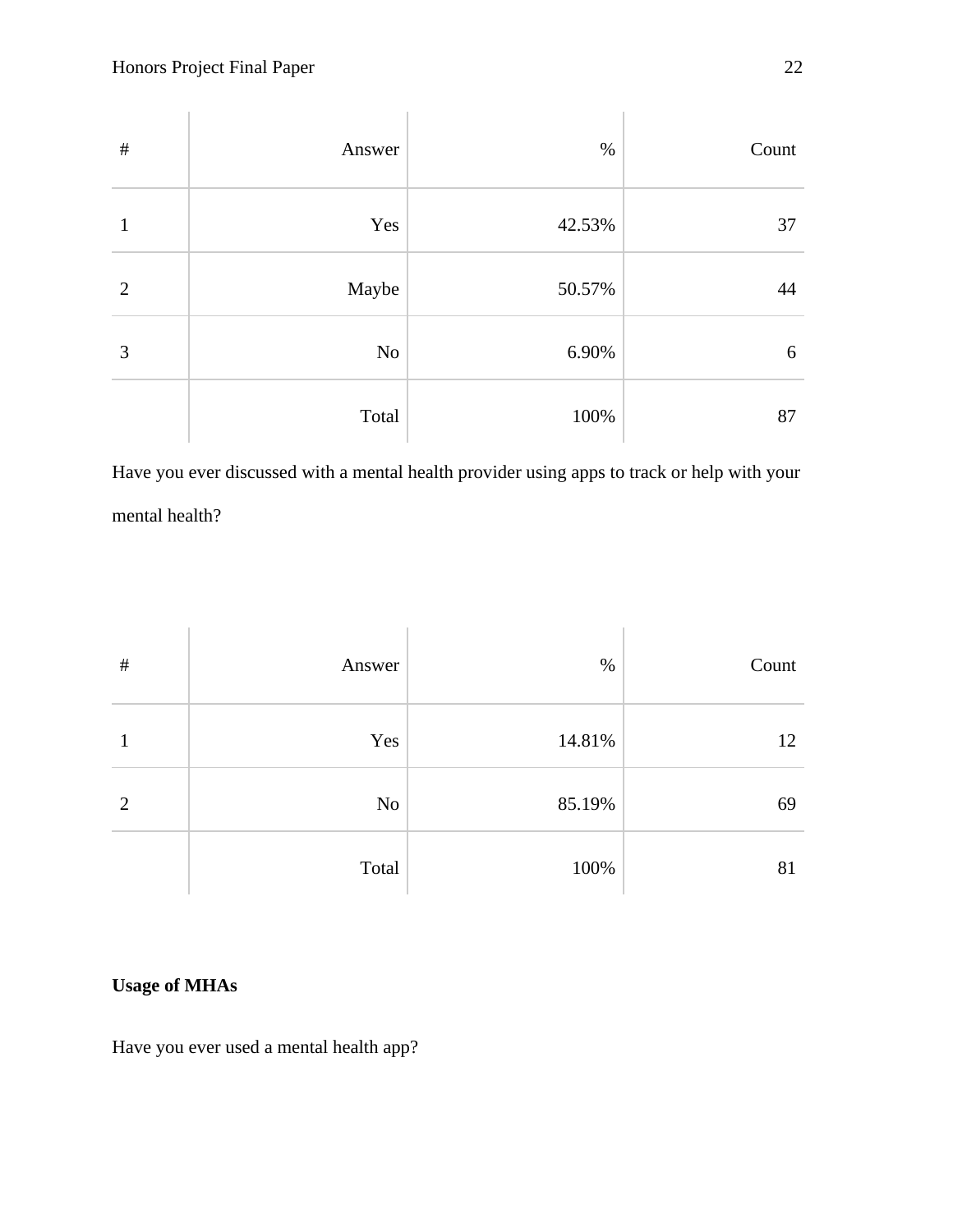| $\#$           | Answer | $\%$   | Count |
|----------------|--------|--------|-------|
| 1              | No     | 66.67% | 58    |
| $\overline{2}$ | Unsure | 6.90%  | 6     |
| 3              | Yes    | 26.44% | 23    |
|                | Total  | 100%   | 87    |

Do you use apps for other aspects of well-being (e.g., exercise, health, diet, etc.)?

| $\#$           | Answer | $\%$   | Count          |
|----------------|--------|--------|----------------|
| 1              | Yes    | 65.12% | 56             |
| $\overline{2}$ | Maybe  | 4.65%  | $\overline{4}$ |
| 3              | No     | 30.23% | 26             |
|                | Total  | 100%   | 86             |

Do you think MHAs have an evidence base?

| # | Answer | $\%$   | Count |
|---|--------|--------|-------|
|   | Yes    | 21.84% | 19    |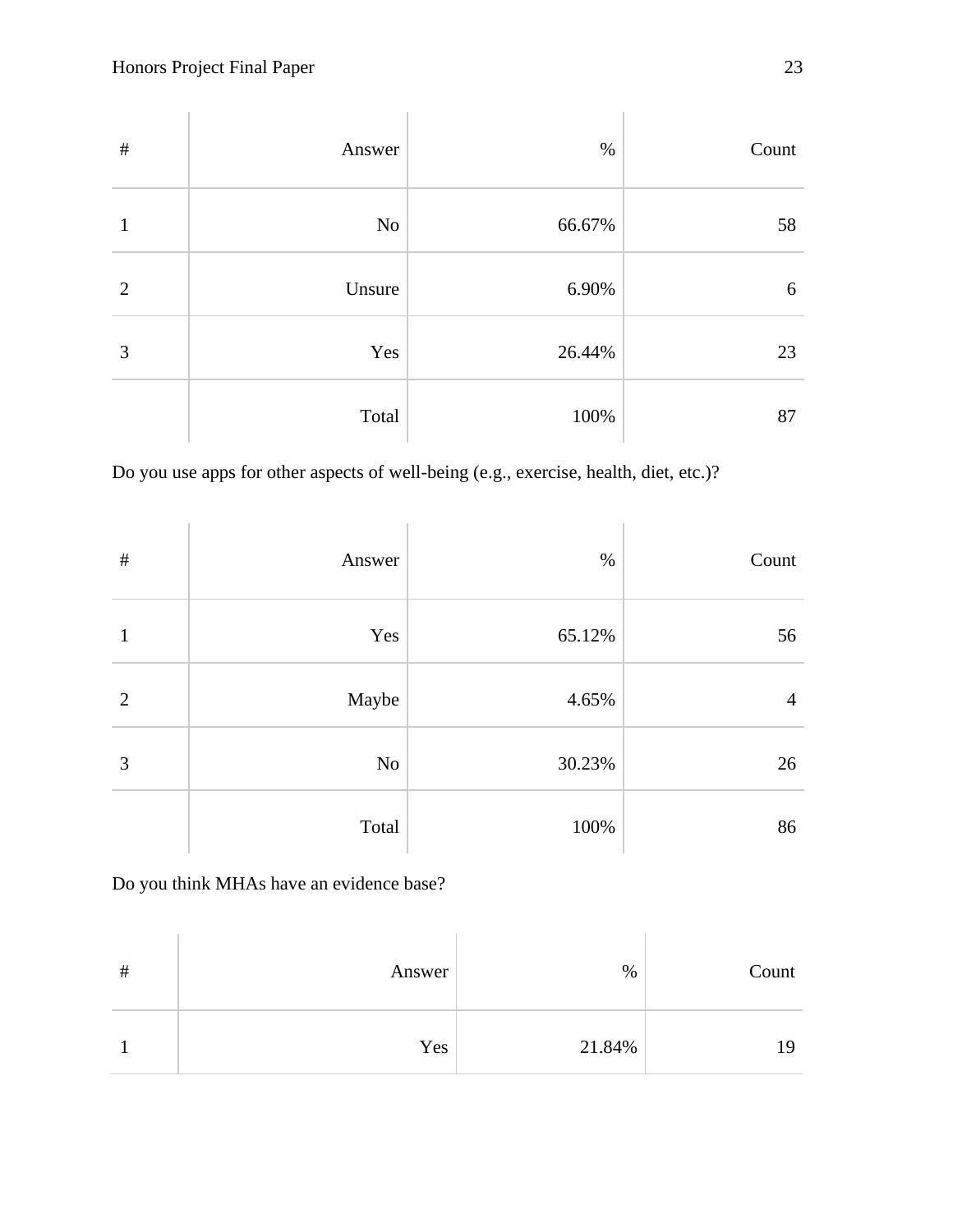| $\overline{2}$ | Maybe        | 24.14% | 21 |
|----------------|--------------|--------|----|
| 3              | I don't know | 52.87% | 46 |
| $\overline{4}$ | No           | 1.15%  | 1  |
|                | Total        | 100%   | 87 |

How often did you use the mental health app(s)?

| $\#$           | Answer               | $\%$   | Count |
|----------------|----------------------|--------|-------|
| 1              | Multiple times daily | 1.75%  | 1     |
| $\overline{2}$ | Daily                | 17.54% | 10    |
| 3              | Weekly or less       | 80.70% | 46    |
|                | Total                | 100%   | 57    |

How long did you use the mental health app(s)?

| $\#$ | Answer     | $\%$   | Count       |
|------|------------|--------|-------------|
|      | $<$ 1 week | 70.18% | 40          |
|      | 1-4 weeks  | 15.79% | $\mathbf Q$ |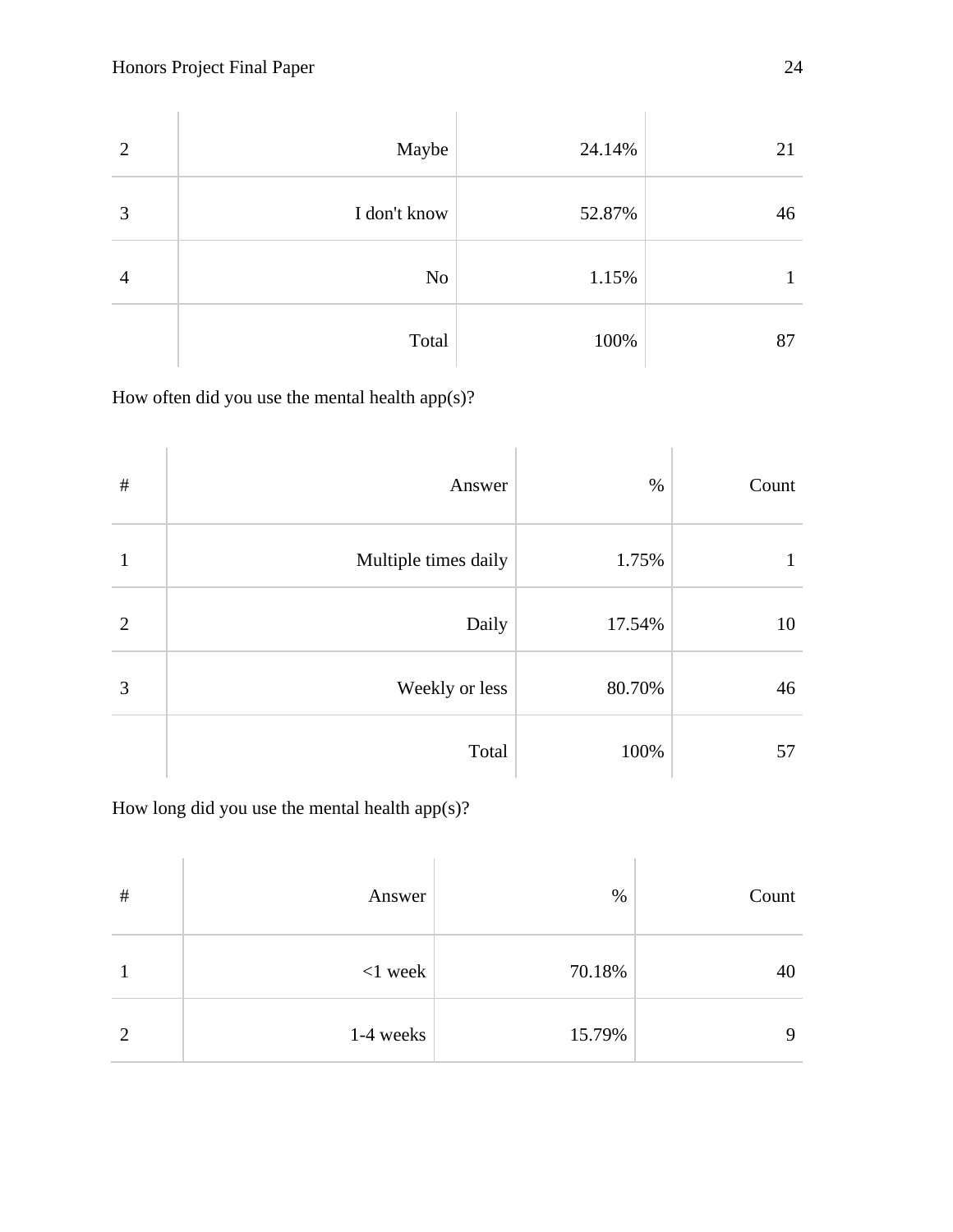

### **Attitudes towards MHAs**

Would you pay to use a mental health app, if you were experiencing a mental health condition?

| $\#$           | Answer | $\%$   | Count |
|----------------|--------|--------|-------|
| 1              | Yes    | 16.28% | 14    |
| $\overline{2}$ | Maybe  | 45.35% | 39    |
| 3              | No     | 38.37% | 33    |
|                | Total  | 100%   | 86    |

Did the mental health app(s) help with your mental health?

| $\#$ | Answer | $\%$   | Count |
|------|--------|--------|-------|
|      | Yes    | 18.52% | 10    |
| 2    | Maybe  | 27.78% | 15    |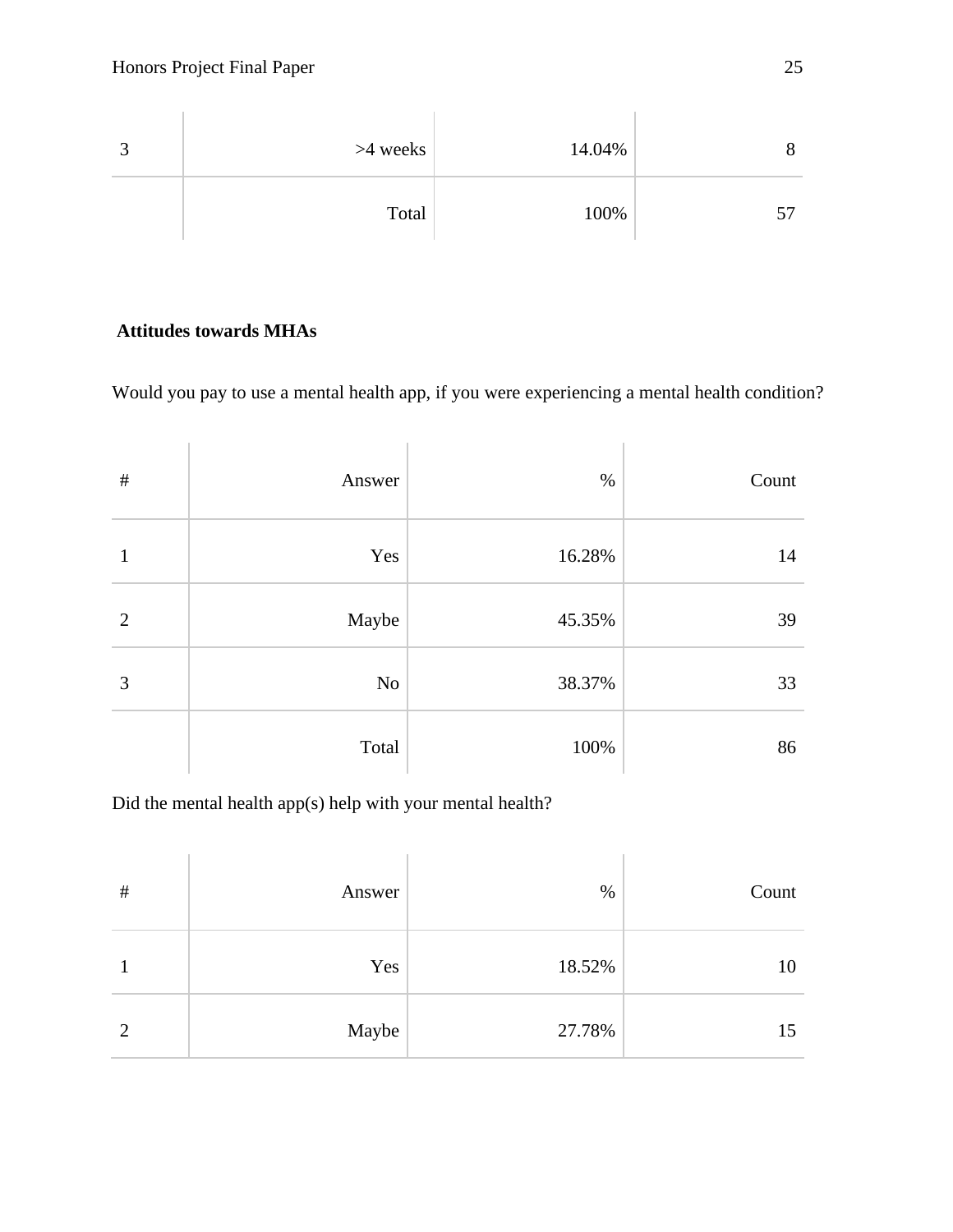| No    | 53.70% | 29 |
|-------|--------|----|
| Total | 100%   | 54 |

Would you prefer to use a mental health app to seeing a mental health professional, if you were experiencing a mental health condition?

| $\#$           | Answer   | $\%$   | Count |
|----------------|----------|--------|-------|
| 1              | Yes      | 16.28% | 14    |
| $\overline{2}$ | Maybe    | 26.74% | 23    |
| 3              | $\rm No$ | 56.98% | 49    |
|                | Total    | 100%   | 86    |

Would you be worried about privacy issues when using a mental health app?

| $\#$           | Answer | $\%$   | Count |
|----------------|--------|--------|-------|
|                | Yes    | 47.67% | 41    |
| $\overline{2}$ | Maybe  | 27.91% | 24    |
| 3              | No     | 24.42% | 21    |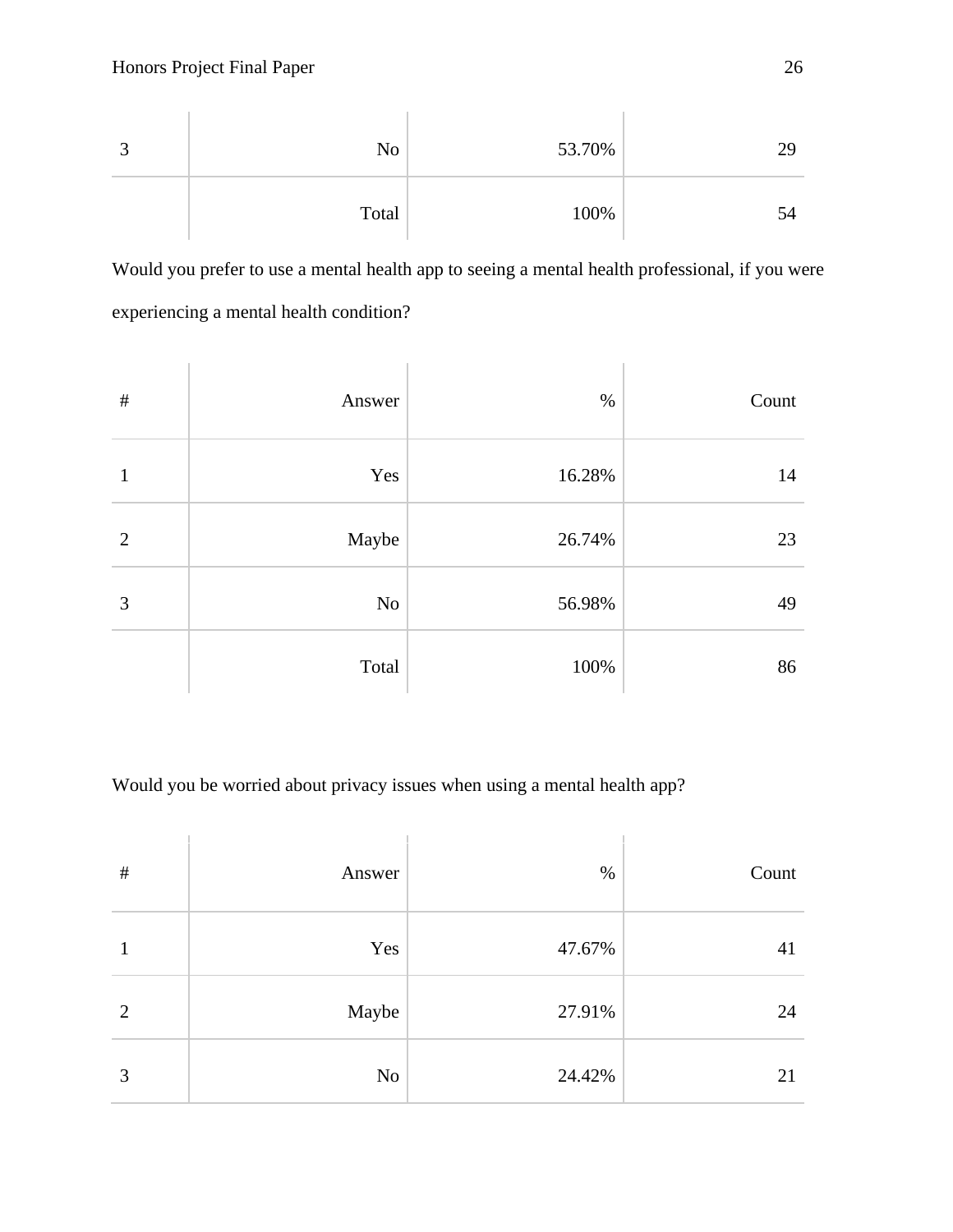$$
Total \t\t 100\% \t\t 86
$$

Do you think a mental health app could possibly improve your academic performance, if you were experiencing a mental health condition?

| $\#$           | Answer | $\%$   | Count |
|----------------|--------|--------|-------|
| 1              | Yes    | 40.70% | 35    |
| $\overline{2}$ | Maybe  | 48.84% | 42    |
| 3              | No     | 10.47% | 9     |
|                | Total  | 100%   | 86    |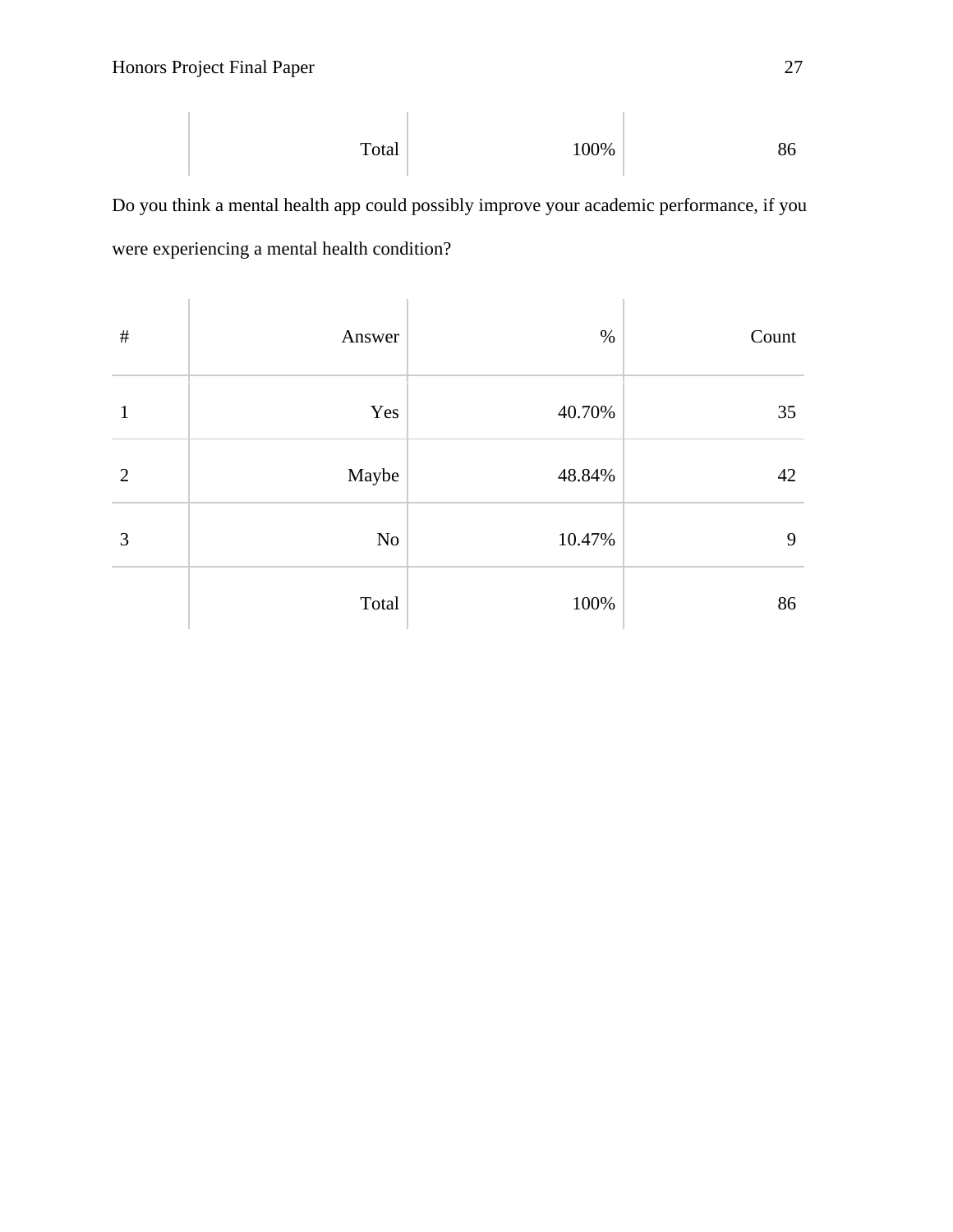#### **Appendix B: Survey Questions**

- 1. Age
- 2. Gender
- 3. Year at University of Akron
- 4. Do you have a mobile smartphone? (yes/no)
- 5. Would you be open to using a mental health app? (yes/maybe/no)
- 6. Why would you use a mental health app? (open-ended)
- 7. Why would you not use a mental health app? (open-ended)
- 8. Do you think MHAs have an evidence base? (yes/maybe/ I don't know/no)
- 9. Have you ever used a mental health app? (yes/unsure/no)
- 10. Which mental health app(s) have you used? (open-ended)
- 11. What did you like or not like about the mental health app(s) you used? (open-ended)
- 12. How often did you use the mental health app(s)? (multiple times daily/daily/weekly or less)
- 13. How long did you use the mental health app(s)? (<1 week/1-4 weeks/>4 weeks)
- 14. Did the mental health app(s) help with your mental health? (yes/maybe/no)
- 15. Have you ever discussed with a mental health provider using apps to track or help with your mental health? (yes/no)